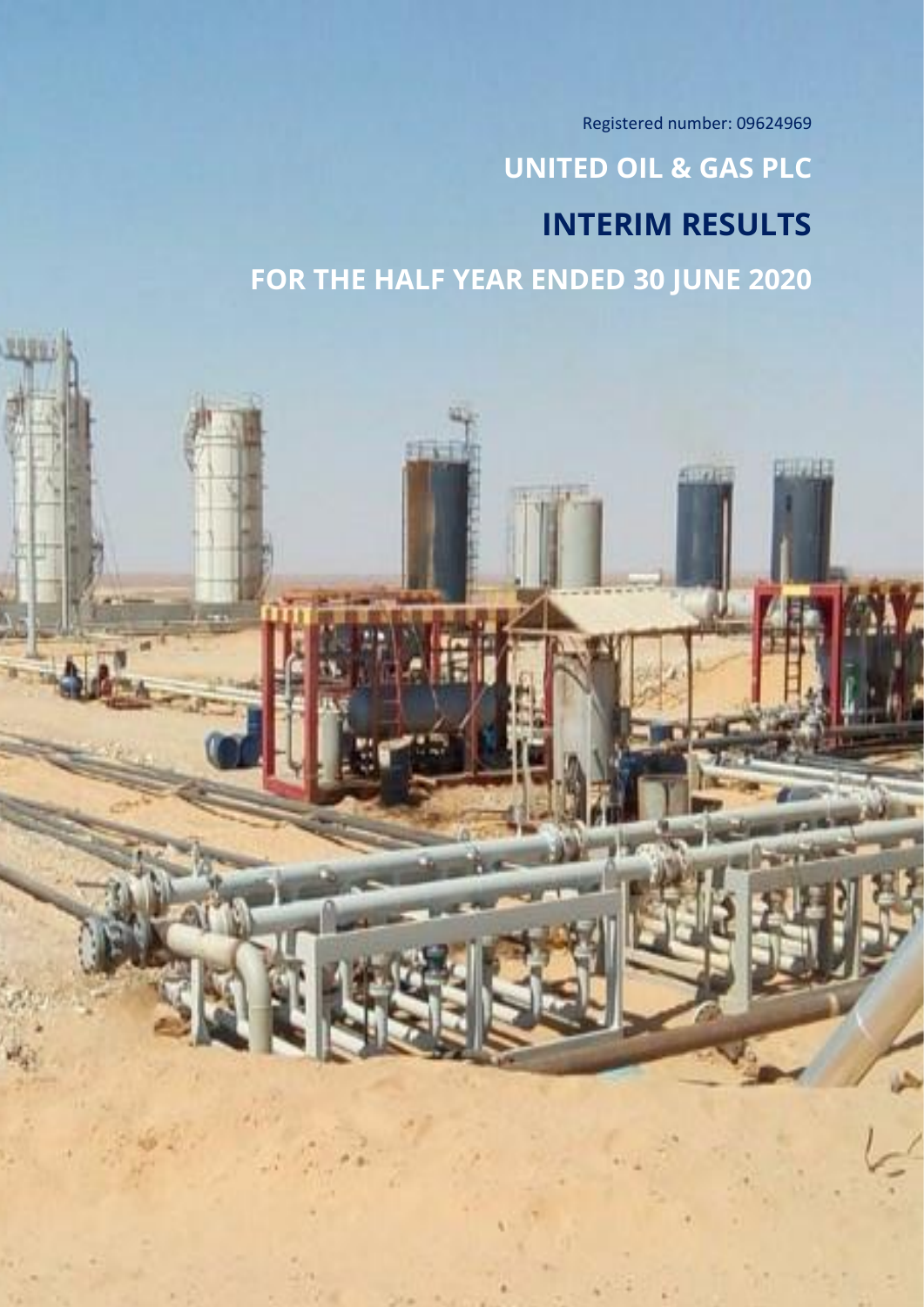### **29 September 2020**

### **United Oil and Gas Plc**

### **("UOG", "United" or the "Company")**

### **Interim Results for the Half Year to 30th June 2020**

United Oil & Gas PLC (AIM: "UOG"), the growing oil and gas company with a portfolio of production, development, exploration and appraisal assets is pleased to announce its unaudited financial and operating results for the half year ended 30<sup>th</sup> June 2020. A shareholder call will take place at 12.00 GMT today.

### **Brian Larkin, Chief Executive Officer commented:**

*"2020 has been successful for United, with integration of the Egypt assets which are delivering low cost, sustained production, material reserves growth and positive operating cash flow. Post period end we were also awarded operatorship and 100% ownership of the high impact Walton Morant exploration licence in Jamaica, we have strengthened the Board and we recently welcomed new institutional shareholders onto our register, all of which marks our arrival as a full cycle oil and gas company.*

*"Looking ahead our focus remains on managing United in a responsible way as we allocate capital prudently and efficiently to grow the business. We are well placed to manage the challenges the industry is experiencing and to take advantage of an improvement in market conditions."*

# **Year to date highlights**

### **Strategic – strengthening of the Board and shareholder base**

- Rockhopper Egypt acquisition completed following Egyptian Government Approval including successful equity placing and re-admission of the enlarged Group to AIM
- Significant strengthening of the Board with the appointment of Ms Iman Hill as non-executive director post period end
- Establishment of Environmental, Social and Governance (ESG) Board Committee in September 2020 to drive forward our commitment to operating sustainably
- Successful placing of Rockhopper Exploration plc's 18.3% shareholding in United with new institutional investors post period end

### **Operational\*– sustained, low cost production performance and reserves growth**

• Group working interest 1H-2020 production averaged 1,975 boepd net\*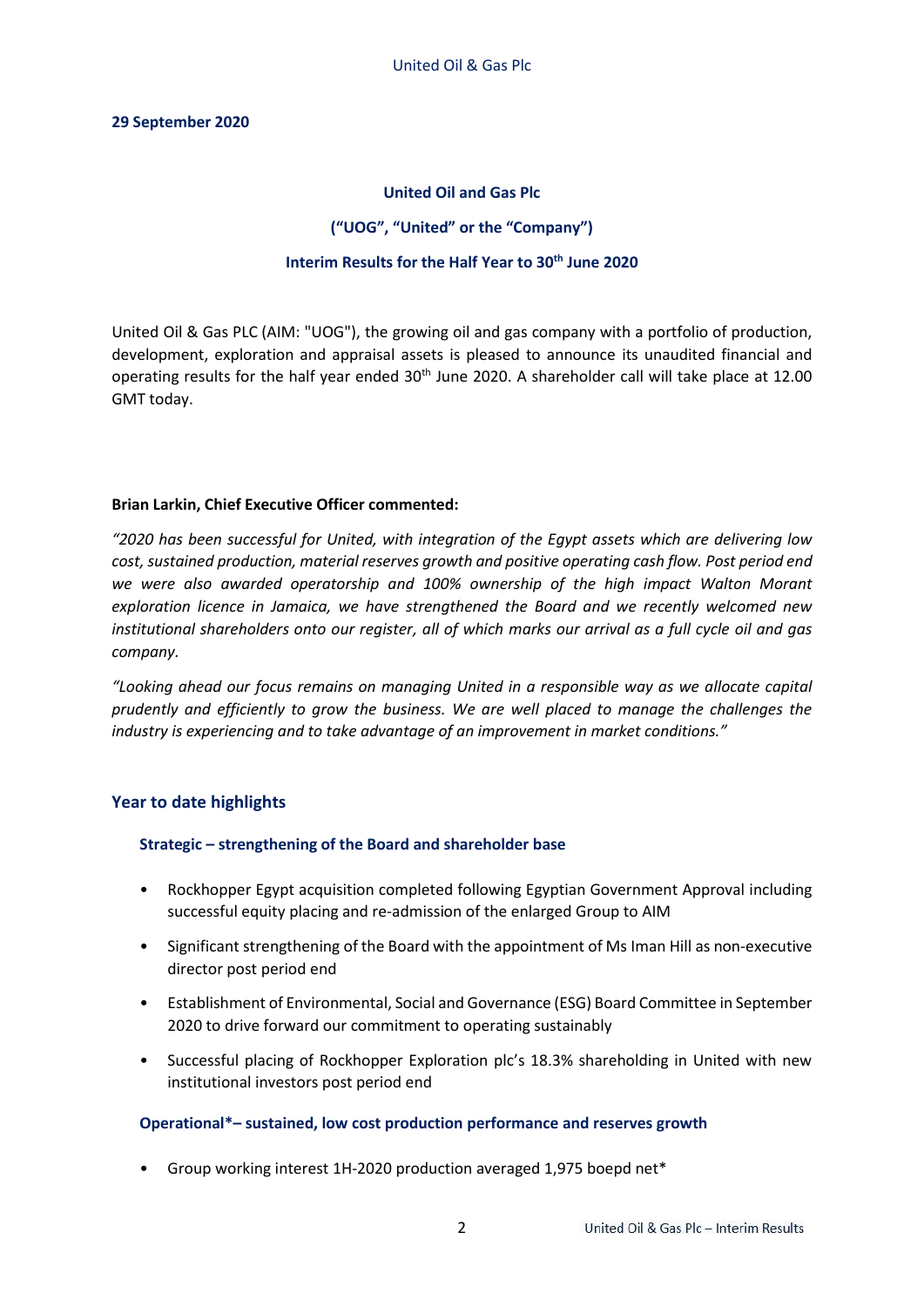- Success at the ASH-2 and ES-5 Wells in Egypt increased working interest production from 1,709 boepd on  $1<sup>st</sup>$  March 2020 to 2,716 boepd on 30<sup>th</sup> June 2020
- Independent reserves report by Gaffney Cline & Associates from the end of 2019 indicates a 12.5% increase in Abu Sennan Gross 2P Reserves to 13.5 MMboe representing a 190% reserves replacement ratio
- 100% equity stake and operatorship of the Walton Morant licence in Jamaica along with 18 month extension secured
- Provisional award of Blocks 15/18e and 15/19c, containing the Maria and 15/18a-6 Discoveries, in the UK's 32<sup>nd</sup> offshore licensing round

\*From the completion of Rockhopper Egypt acquisition to period end, 28th February 2020 to 30th June 2020.

### **Financial\* - revenue growth delivering positive operating cashflow**

- Group Revenue of \$2.4m
- Gross Profit of \$0.3m
- Fair Value Gain on Derivative Instrument \$2.8 m
- Profit after Tax \$1.8m
- Realised oil price of \$28.26/bbl
- Cash collections in the four-month period of \$3.6m
- Cash operating costs of \$4.36/boe
- Repayments on BP Pre-payment facility \$0.7m lower than projected due to hedge impact
- Group Cash balance of \$1.2m

\*From the completion of Rockhopper Egypt acquisition to period end, 28th February 2020 to 30th June 2020.

### **Outlook – continued focus on capital discipline while progressing high quality asset base**

- Re-engagement of drilling operations in Egypt, with the ASH-3 development well expected to spud in late 2020/early 2021
- Installation of a gas pipeline at the ASH field, Egypt, will commence shortly: this will reduce flaring, and on targeted completion in late 2020, will deliver up to 7 mmscf/d (1.5 mmscf/d net) of gas
- Discussions with the Abu Sennan Joint Venture Partners on further development drilling at the ASH field and the location for the 2021 exploration commitment well are ongoing.
- H2-2020 production guidance forecast by Operator of 2,300 boepd net to United
- Pricing discount improvements and reductions agreed with EGPC has potential to deliver between \$600,000 to \$800,000 uplift in revenues at current production levels on an annualised basis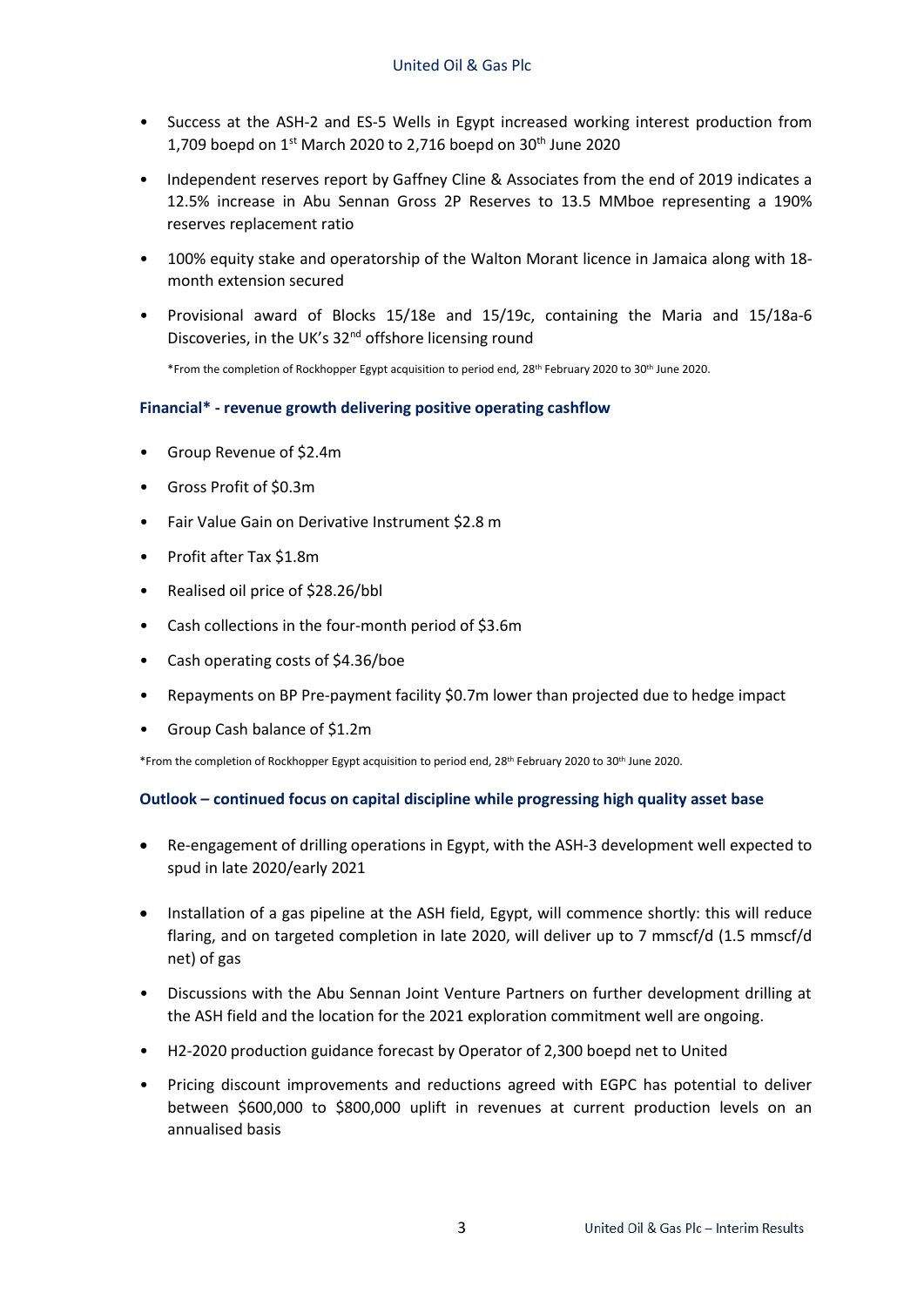- Work programme underway at the Walton Morant licence, Jamaica to further derisk the acreage, including the Colibri prospect, estimated to contain gross unrisked mean prospective resources of 229 MMstb
- CPR to be commissioned over at least 10 further targets in the Walton Morant Basin ahead of a farm-out process and drill decision in 2021.
- United, as a full cycle E&P company, is well positioned and continues to evaluate new venture opportunities emerging across the industry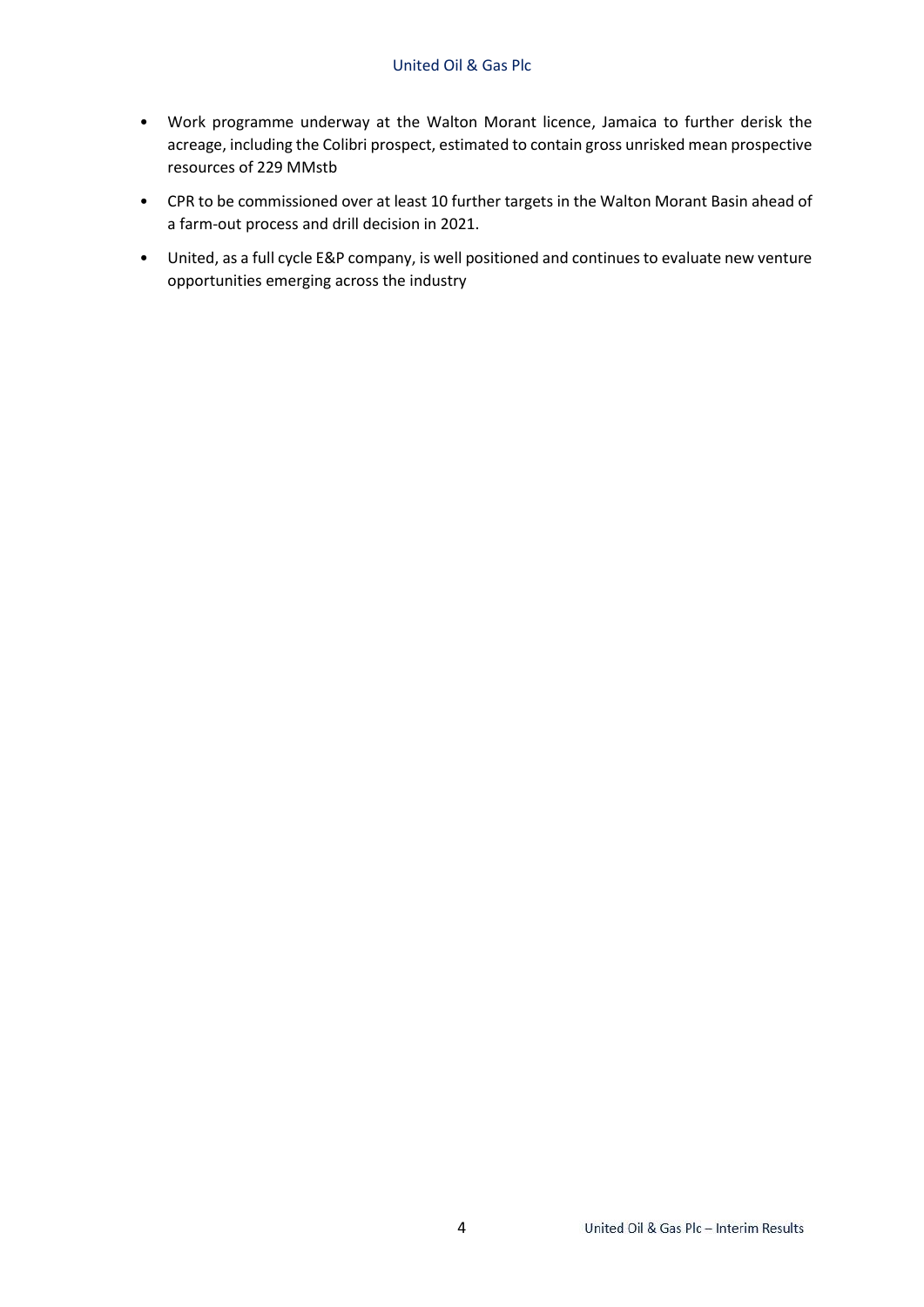# **Chief Executive's Report**

The first half of 2020 has marked United's arrival as a full cycle oil and gas company. In a relatively short space of time, we have developed a balanced portfolio of assets which delivers production, nearterm development potential and the opportunity for significant growth through exploration.

Operations in 2020 have taken place against the background of sustained low oil prices, driven in large part by the global pandemic. The strength of our business lies in our experienced team, business relationships, industry leading low operating cost base and operational flexibility. Accordingly, management moved decisively in early 2020 to implement a strategy aimed at protecting the value of our assets and our balance sheet.

Our 2020 interim results show our first production revenue, based on four months of production at a low point in the oil price cycle. Brent crude prices hit a low of \$9/bbl in April 2020 and averaged \$30/bbl during the four months of operating results. However, with production rising and some positive signs in relation to oil price and the benefits of our hedged volumes of oil and fixed price gas contracts, this is an excellent base from which to build. Our low cost, low oil-price breakeven in Egypt is delivering positive operational cashflow even at the low oil prices seen earlier this year.

United will continue to evaluate new venture opportunities emerging with the aim of putting the Company in a position to move quickly should a value opportunity present itself. Our objective is to ensure that we emerge from the current challenging environment having used it as an opportunity and platform to grow.

At a corporate level we were delighted to appoint Ms. Iman Hill as a Non-Executive Director of the Company on 7<sup>th</sup> September 2020. Iman is an experienced oil industry leader with over 30 years' experience in delivering successful exploration and production projects at global companies such as Shell, BP, BG Group, Dana Gas, Sasol and Energean. She has extensive experience in Egypt, the Mediterranean, the North Sea and South America, working in both onshore and offshore projects. Iman most recently served as Chief Operating Officer with Energean. We have also taken an important step forward with the formation of a Board ESG Committee to drive forward our commitment to operating sustainably.

Post period end, the United share register saw significant diversification with the sale by Rockhopper Energy plc of their complete 18.3% shareholding in a managed transaction which saw a series of new institutions invest in the Company. While the wider market for junior oil and gas companies remains challenging, this is an important vote of confidence in United's strategy, portfolio and team.

Against the backdrop of the Covid-19 pandemic and oil price environment, management's focus will continue to be on capital discipline, cost control and advancing our core assets in a sustainable manner, We will continue to manage capital carefully to ensure that we maintain a strong balance sheet.

We are working on all our licences to ensure that they are progressing and that further development and exploration drilling activity in Egypt can resume in late 2020/early 2021. In Italy, we will continue to progress the necessary permitting to allow production to commence in 2021. In Jamaica work is underway to further de-risk the Colibri prospect and a CPR is to be commissioned covering at least 10 further targets in the Walton Morant Basin ahead of a farm-out process and drill decision in 2021. In the UK, our geotechnical team will advance our Central North Sea licence, identifying the best means to release the value in the exciting Zeta prospect and recent licences awarded in the 32<sup>nd</sup> Round.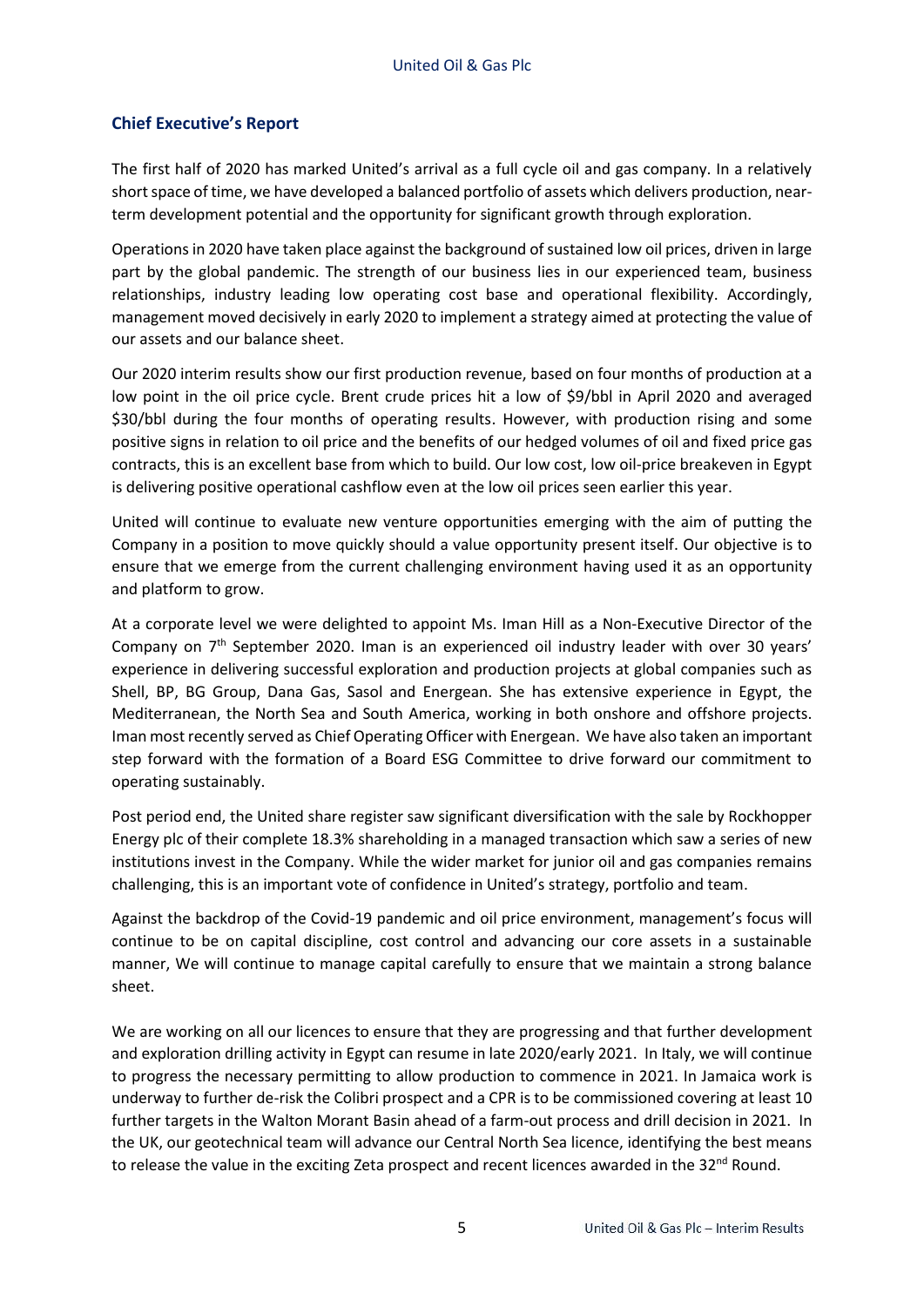I would like to thank all shareholders for their support and feedback. I would also like to thank all our staff for their continued hard work.

# **Operational Review**

While the decision was taken early in 2020 to defer all non-essential capital expenditure, United has still been active across all licence areas in 2020.

Following the completion of the acquisition of the Rockhopper Egypt we have undertaken a review of our portfolio to ensure that we are maximising our focus on the licences which we believe can deliver the best value for shareholders.

# **Egypt**

The performance of Abu Sennan has been exceptional since the beginning of 2020, clearly demonstrating the significant upside potential identified by our team's technical assessment. On the 1<sup>st</sup> March, after completion of the deal, gross production levels were at 7,770 boepd (1,709 boepd net). These increased to 12,347 boepd (2,716 boepd net) at the end of June, having reached a high of 14,282 boepd (3,142 boepd net) in early June during the testing of the ES-5 Well. Gas is sold under a fixed price contract and comprises c. 25% of the production totals.

The El Salmiyah-5 Well was spudded on 3<sup>rd</sup> February 2020, and reached total depth of 4,400m MD (3,911m TVDSS). The Well was targeting previously undrained reservoirs of the El Salmiyah Field. The outcome significantly exceeded pre – drill expectations with net pay encountered in all of the targeted intervals, totalling in excess of 120m for the Well and a well-test achieving flow rates of 4,100 bopd, with a further 18 mmscf/d gas. At the end of June, after completion of the testing programme, the ES-5 well was producing at 2,900 bopd and 9mmscf/d on a controlled rate.

The ASH 2 Well, which was drilled in late 2019, came on stream on  $2<sup>nd</sup>$  January 2020 and has consistently produced oil at over 3,000 bopd (660 bopd net).

In addition to successful drilling, production was increased through the development of infrastructure. Completion of the low capital expenditure gas pipeline project at Al Jahraa led to the production of additional gas and the elimination of flaring from that field.

The Independent reserves report by Gaffney Cline & Associates from the end of 2019 identified a significant improvement of reserves at the Abu Sennan concession

- 12.5% increase in Abu Sennan Gross 2P Reserves to 13.5 MMboe (15% gas) compared to 12 MMboe at the beginning of 2019, representing a 190% reserves replacement ratio
- Gross 1P reserves up by 76% to 4.2 MMboe and gross 3P reserves up by 46% to 28.6 MMboe (from 2.4 MMboe and 19.6 MMboe respectively at the beginning of 2019)
- Gross 2C contingent resource addition of 0.73 MMboe

These increased reserves do not take into account the successful El Salmiyah-5 well. We expect the additional reserves from this well to be captured in the 2020 year-end reserves report.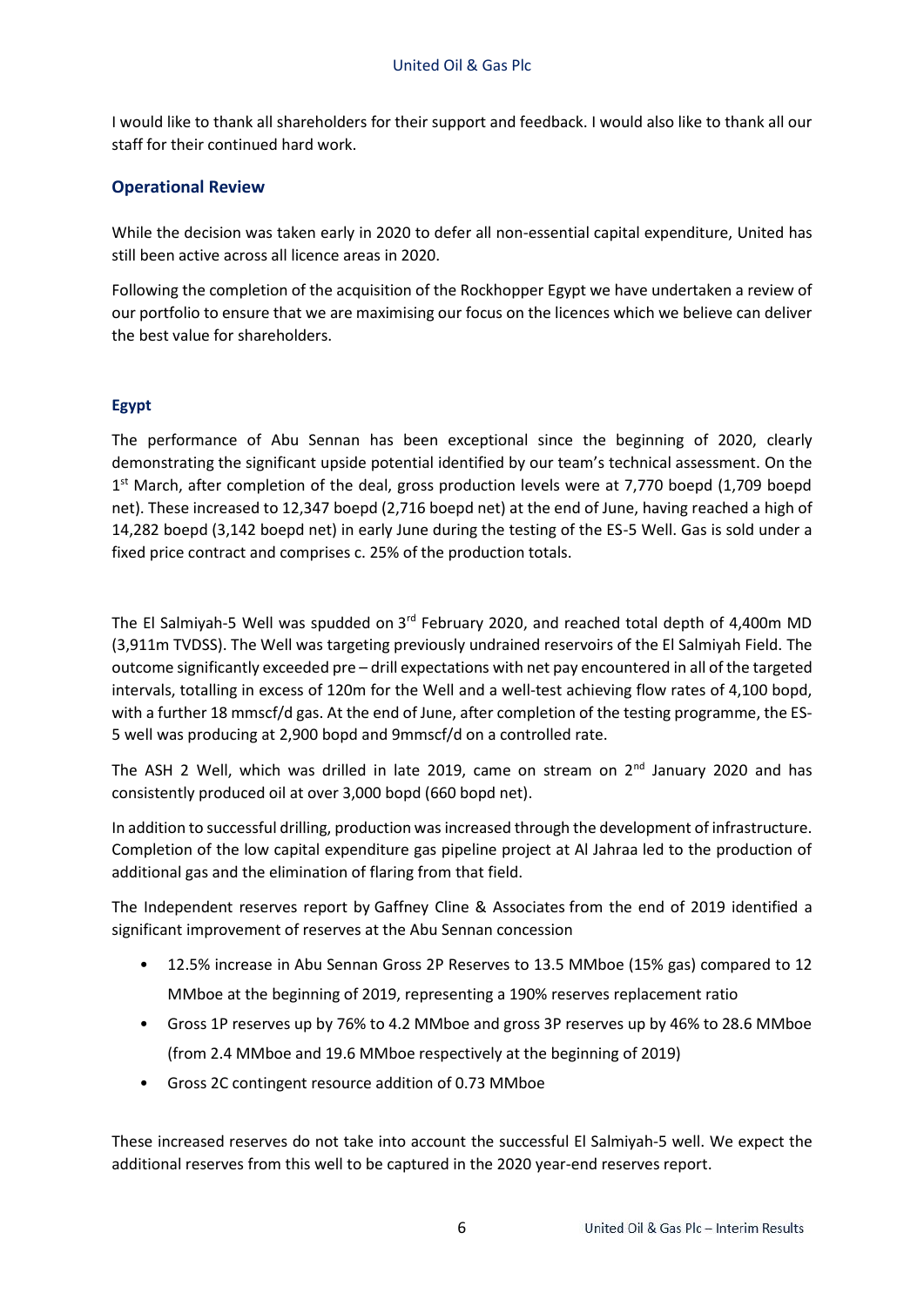Re-engagement of drilling operations is scheduled to commence at the ASH field in late 2020/2021 with the ASH-3 Well. Given the performance of the ASH-2 well to date, and the clear potential in the structure, this is being prioritised ahead of the remaining three wells of the deferred 2020 development campaign which are ready to be advanced once market conditions allow. Installation of a gas pipeline at the ASH field is also expected to commence shortly. This will reduce flaring, and on completion in early 2021, will bring up to 7 mmscf/d (1.5 mmscf/d net) of gas on stream.

Potential locations for the 2021 exploration commitment well are also being discussed with the Joint Venture Partners, and we expect the prioritised target to be finalised before the end of the year.

### **Italy**

Our licences in Italy are located in the North of the country, close to the epicentre of the outbreak of Covid-19. This has had an understandable impact on the level of activity which has been possible in Italy and the speed at which decisions can be taken by governmental agencies.

In January 2020, the operator Po Valley Energy confirmed that they had received formal technical environmental approval from the Italian Environmental Ministry for the development of the Selva Gas field.

This approval from the technical committee at the Ministry is an important milestone in the environmental approval (EIA) process whereby the project development plan is reviewed in great detail. As a final step, the Environmental Minister must sign off on the technical committee's review report. The Italian Government has been focussed on Covid-19 legislation and European funding stimulus packages which has delayed domestic approvals; however, the operator has now indicated that they anticipate final approval to be granted in October 2020.

We now estimate that production will come on stream in 2021. The planned facilities will have the capacity to deal with c. 2Bcf per annum. (c. 875 boepd).

### **UK**

United has already demonstrated through the Crown divestment the value that active portfolio management can deliver, particularly when combined with strong technical capability.

In January, the Company purchased a high-quality 3D seismic dataset covering Licence P2480 in the Central North Sea, acquired in the  $31<sup>st</sup>$  Round. This data is being worked up in advance of a likely independent appraisal of the prospects later in the year. The licence includes multiple plays and low risk prospects, the Zeta prospect being the most promising of these.

On 3<sup>rd</sup> September 2020, United was provisionally awarded two Blocks in the UK's 32<sup>nd</sup> offshore licensing round. These are in close proximity to Licence P2480 and contain the Maria and 15/18a-6 discoveries. This cluster of highly attractive licences will increase our options in this region.

Following completion of the Egyptian acquisition, the Company undertook a review of the asset base. This review reflects the quality of opportunity presented by the now core licences. As a result, United's Wessex Basin portfolio was deemed non-core and United is reviewing alternatives for this portfolio.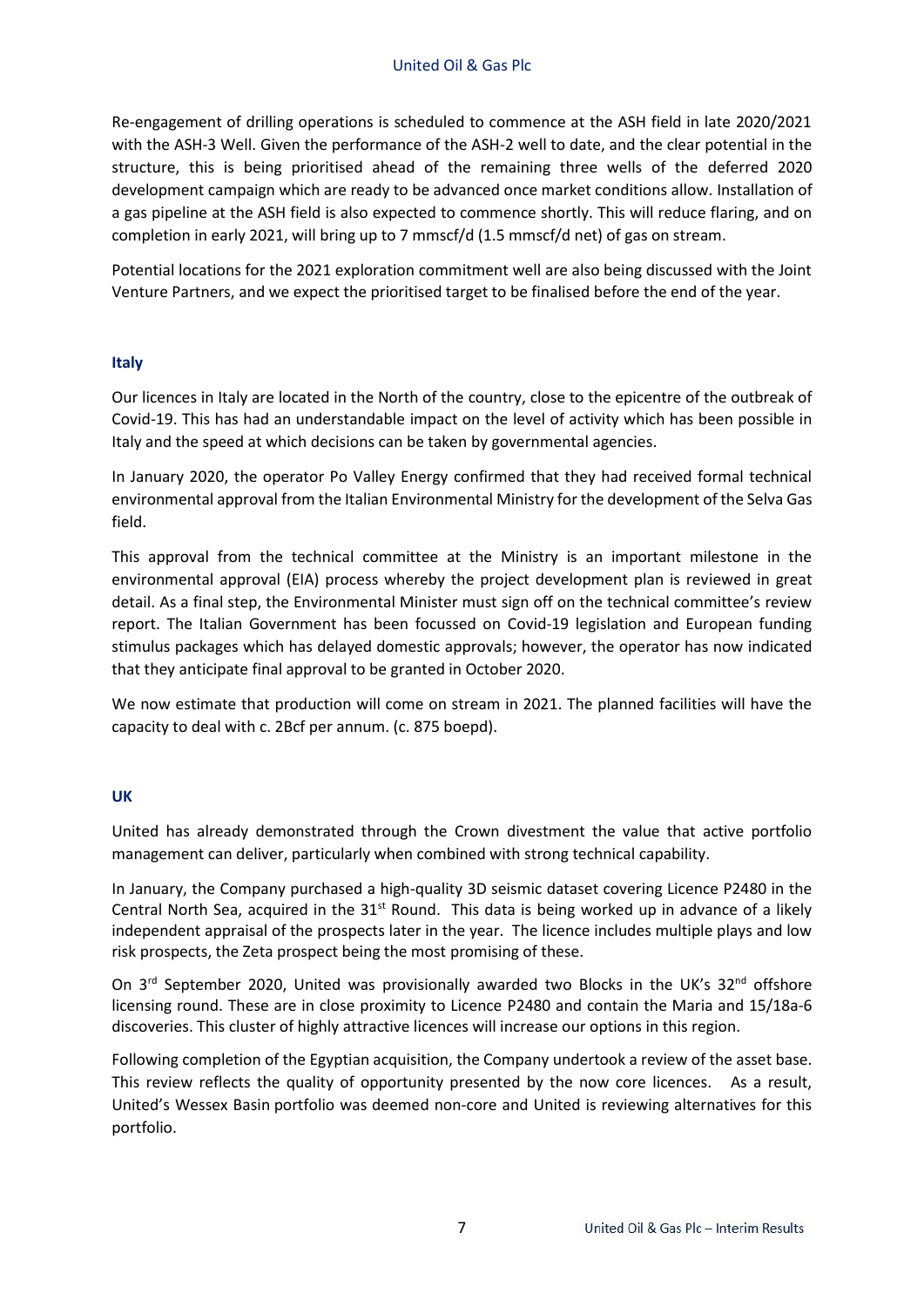### **Jamaica**

The Walton Morant Licence in Jamaica is an asset which has the potential to open a new hydrocarbon frontier. The United leadership team have extensive knowledge of this asset, having worked on it over a number of years, prior to the formation of the Company.

The previous operator, Tullow Oil, decided to relinquish their 80% interest in this licence when it came up for review at the end of July 2020. United worked with the Jamaican Government to map out a plan for the further development of the licence based on the extensive information that has been gathered on the licence and feedback from a farm-down process run jointly by Tullow and United.

Confirmation that United would assume full operatorship of the licence for a nominal fee was issued after the half year on August 3<sup>rd</sup> and the Production Sharing Agreement has been amended to extend the Initial Exploration Period for 18 months. In addition, United has acquired the results of approximately \$30m of investment by the previous operator in the licence.

The amended Walton Morant Licence covers an area of 22,400km<sup>2</sup> , and has numerous plays and prospects already identified across three separate basins. Eleven wells have been drilled to date (nine onshore, two offshore), and all bar one contained hydrocarbon shows.

United plans to complete a low-cost work programme to further de-risk the high-graded Colibri prospect and perform detailed interpretation of the numerous follow-ons. The Colibri prospect alone has been independently estimated to contain gross unrisked mean prospective resources of 229 MMstb, and up to 513 MMstb in a high-case scenario. A new CPR report over at least 10 further targets will be commissioned in the second half of 2020.

This cost-effective activity will be informed by the feedback from companies who have engaged positively with United, and the previous licence operator in the farm out process, to date. It is believed this work will have a significant impact on the continuing farm-down process.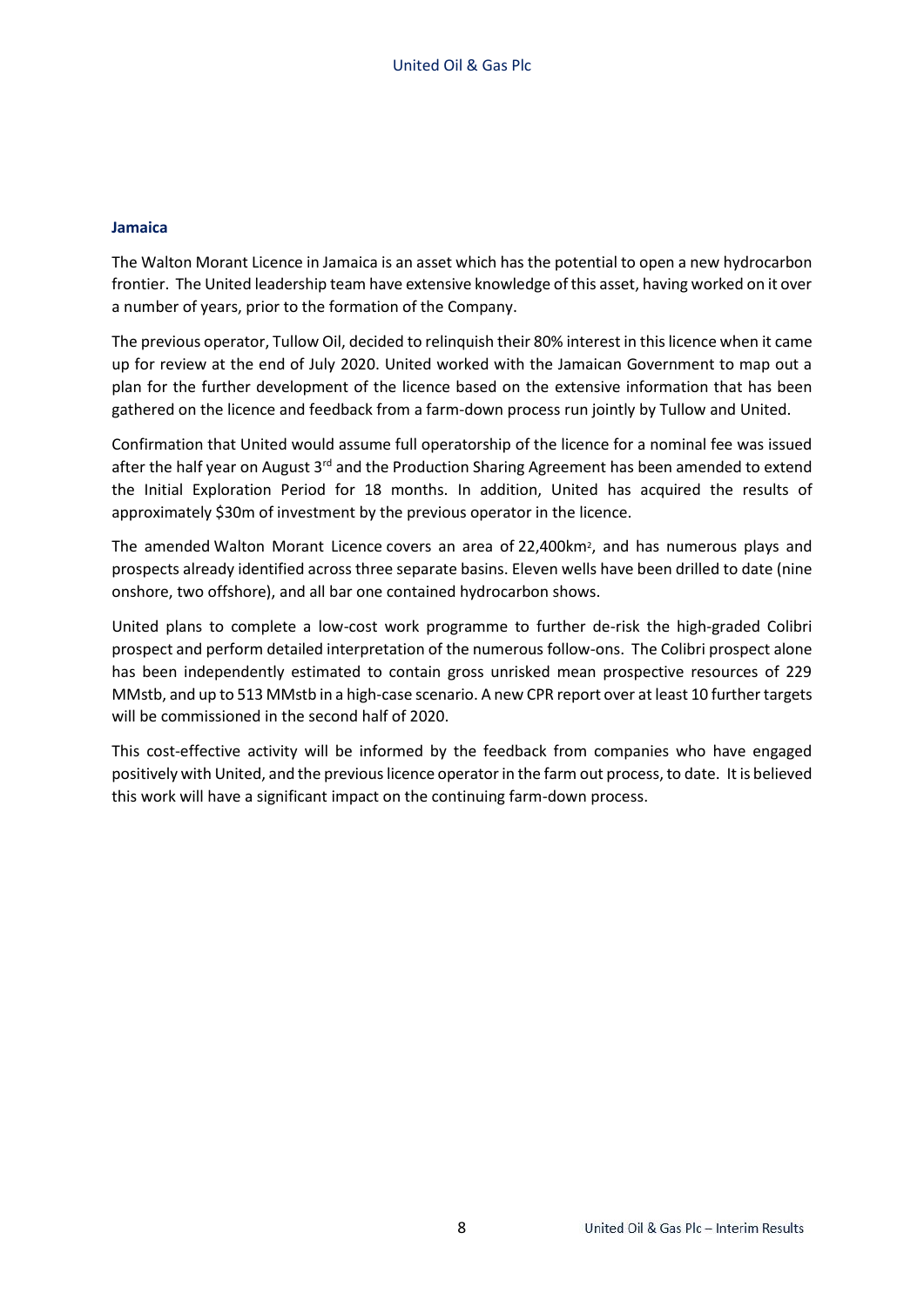# **Financial Review**

### **Strategy**

Our financial strategy underpins the business strategy of the Company and is based upon the investment and safeguarding of capital to enhance shareholder value. The core areas of the financial strategy are maintaining a balanced capital structure, disciplined capital allocation, portfolio management delivery and managing commodity price risk all leading in turn to delivering free cashflow.

In this period of historic low oil prices, we have acted early and decisively to ensure that we protect our balance sheet, maximise cashflow, defer capital expenditure and reduce discretionary expenditure. We have deferred development capital expenditure in both Egypt and Italy, revised our G&A budget significantly and benefitted greatly from both our oil hedging programme and fixed price gas contracts.

United's results for this half year are the first to include our interest in the Abu Sennan concession in Egypt, acquired on 28<sup>th</sup> February 2020 through the Rockhopper Egypt transaction. Operations are accounted for in the Income Statement from the date of control i.e. 28<sup>th</sup> February 2020 as per the requirements of IFRS 10. All assets and liabilities and movements from the effective date of the transaction i.e. 1<sup>st</sup> January 2019 have been brought onto the balance sheet at fair value.

|                                          | 1H 2020     |
|------------------------------------------|-------------|
| Net average Production volumes (boepd)   | 1,975 boepd |
| Oil Price Realised (\$/bbl)              | \$28.26     |
| Oil and Gas Price Realised (\$/boe)      | \$25.94     |
|                                          |             |
| Revenue <sup>1</sup>                     | \$2.4m      |
| <b>Gross Profit</b>                      | \$0.3m      |
| Profit after Tax                         | \$1.8m      |
| Cash Operating Cost per boe <sup>2</sup> | \$4.36/boe  |

### **Highlights \***

\*From the completion of Rockhopper Egypt acquisition to period end, 28th February 2020 to 30th June 2020.

<sup>1</sup> 22% working interest stated net of government take

<sup>2</sup> See non-IFRS Measure at page 26

# **Rockhopper Egypt Acquisition and inclusion in this Half Year Report**

The acquisition of Rockhopper Egypt was completed in February 2020, following Egyptian Government approval for the transaction. The acquisition was transformational for the Company delivering a solid production base and transitioning the Company to a full cycle E&P Company.

The consideration for the Rockhopper Acquisition was US\$16 million which was funded by:

- the issue of 114,503,817 Consideration Shares at 3 pence to Rockhopper PLC
- a pre-payment financing structure of US\$8 million provided by BP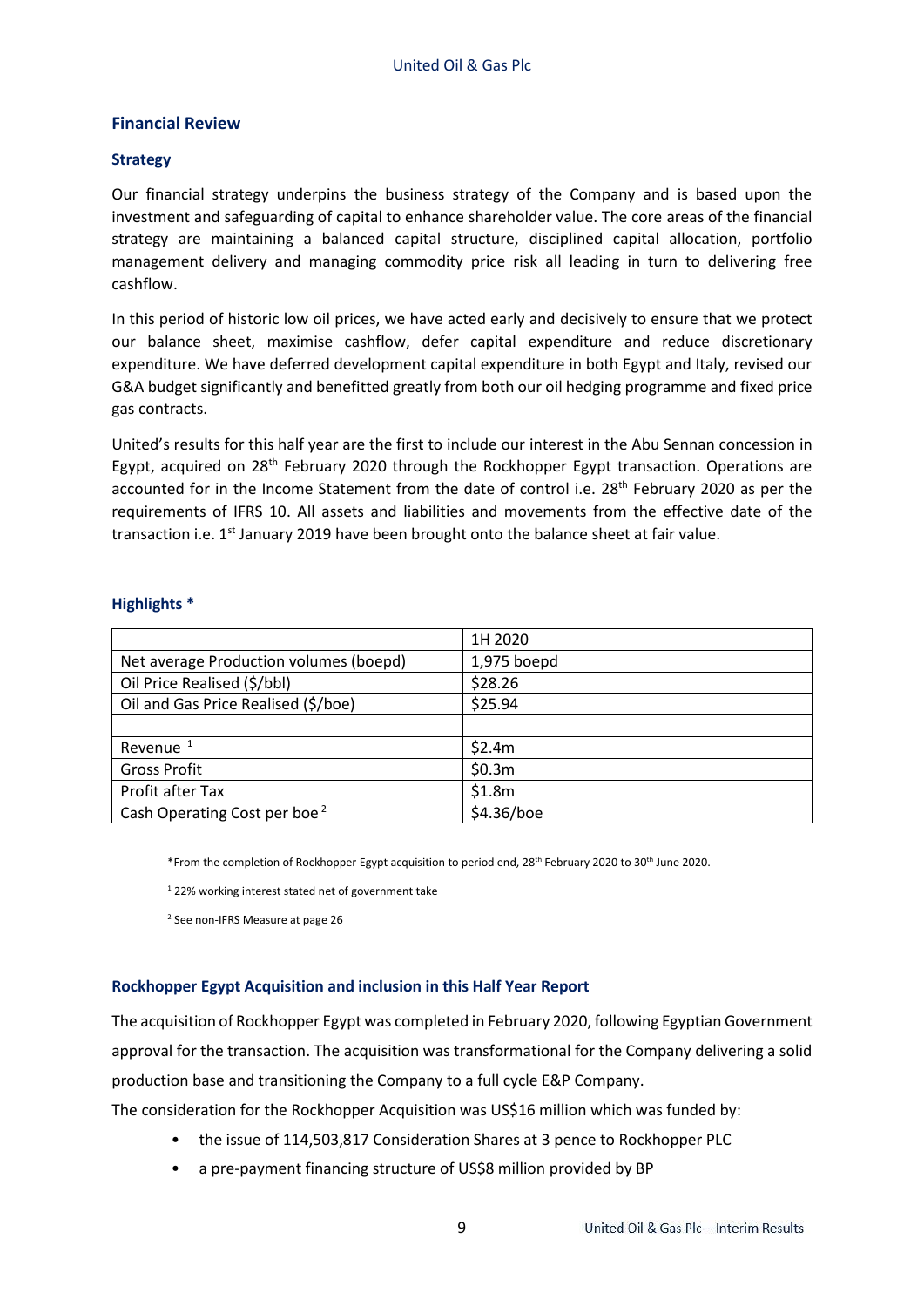• the Placing of 150,616,669 Placing Shares at 3 pence per share

In tandem with the announcement of the Rockhopper acquisition, United also announced the divestment of the Crown Discovery to Hibiscus Petroleum for consideration of up to \$5m. The Company is anticipating receipt of a further payment of \$2.85m from Hibiscus in December of this year.

### **Group Production and Commodity Prices**

Total group working interest production for the four months was 1,975 boepd. The average realised oil price was \$28.26/bbl and the average realised gas price was \$2.61/mmbtu. Following negotiations between the Operator and EGPC post period end there has been a significant reduction in the Western desert discount to Brent from \$2.90/bbl in early 2020 to \$0.60/bbl. This has the potential to generate between \$600,000 to \$800,000 uplift in revenues at current production levels on an annualised basis.

### **Group Operating costs, DD&A, and expenses**

Cash Operating costs amounted to \$4.36/boe

DD&A charges on production and development assets amounted to \$1.1m

### **Derivative Financial Instrument**

The Company's pre-payment facility with BP provides downside price protection by effectively hedging 6,609 bbls of oil at \$60/bbl per month from March 2020 through to September 2022. As at 30 June 2020, a fair value gain of \$2.8m has been recognised as a result of oil price movements in the period.

### **Exploration Costs written off**

There were no exploration costs written off in the period

### **Impairment**

There were no impairment triggers in the period

### **Taxation**

In Egypt under the terms of the Production Sharing Agreement all corporate taxes are paid by EGPC.

### **Capital Expenditure**

Cash capital expenditure for the period amounted to \$1.6m with \$1.1m spent on the successful ES-5 Well and \$0.3m incurred on maintenance capital expenditure also in Egypt. The remaining \$0.2m was split across our other assets.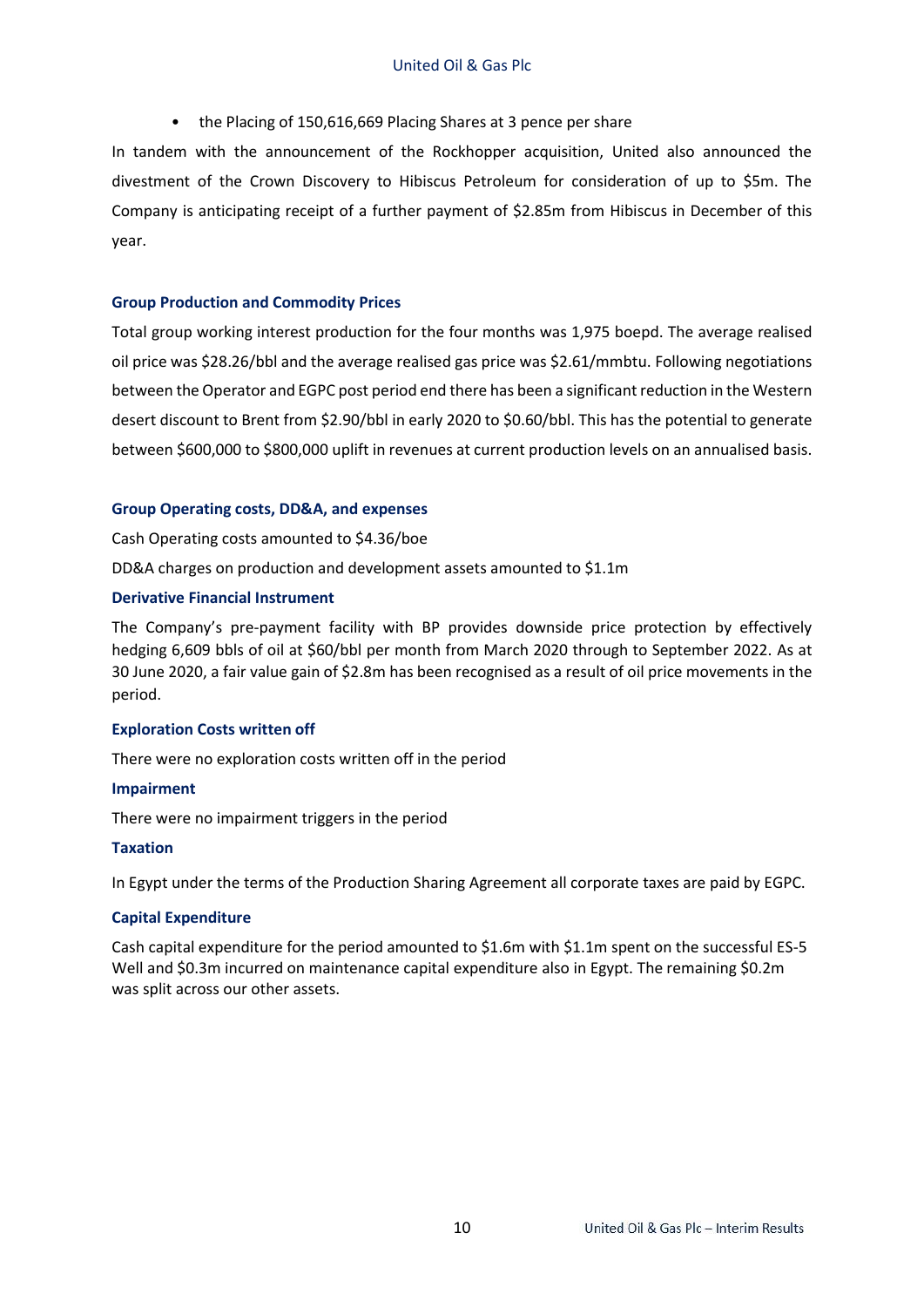# **CONSOLIDATED INCOME STATEMENT**

# **Period ended 30 June 2020**

|                                                                                            | Note | Period<br>ended 30<br>June 2020<br>Unaudited<br>\$ | Period<br>ended 30<br>June 2019<br>Unaudited<br>\$ | Year ended<br>31<br>December<br>2019<br>Audited<br>\$ |
|--------------------------------------------------------------------------------------------|------|----------------------------------------------------|----------------------------------------------------|-------------------------------------------------------|
| Revenue<br>Cost of sales                                                                   | 5    | 2,435,922<br>(2,170,599)                           |                                                    |                                                       |
| Gross profit<br>Administrative expenses                                                    |      | 265,323<br>(605,088)                               | (756, 408)                                         | (1,947,964)                                           |
| <b>Operating loss</b>                                                                      |      | (339, 765)                                         | (756, 408)                                         | (1,947,964)                                           |
| Fair value gain on derivative<br>financial instruments                                     |      | 2,821,715                                          |                                                    |                                                       |
| Interest expense                                                                           | 11   | (709, 976)                                         |                                                    | (4, 841)                                              |
| Profit/ (loss) before taxation<br>Taxation                                                 |      | 1,771,974                                          | (756, 408)                                         | (1,952,805)<br>(186, 270)                             |
| Profit/ (loss) for the<br>financial period attributable<br>to the Company's equity         |      |                                                    |                                                    |                                                       |
| shareholders                                                                               |      | 1,771,974                                          | (756, 408)                                         | (2, 139, 075)                                         |
| Earnings / (loss) per share<br>from continuing operations<br>expressed in cents per share: |      |                                                    |                                                    |                                                       |
| <b>Basic and diluted</b>                                                                   | 4    | 0.33                                               | (0.22)                                             | (0.62)                                                |

### **CONSOLIDATED STATEMENT OF COMPREHENSIVE INCOME**

|                                                                                                | Period ended<br>30 June 2020<br>Unaudited<br>\$ | Period<br>ended 30<br>June 2019<br>Unaudited<br>\$ | Year ended<br>31 December<br>2019<br>Audited<br>\$ |
|------------------------------------------------------------------------------------------------|-------------------------------------------------|----------------------------------------------------|----------------------------------------------------|
| Profit/(loss) for the financial period<br>Foreign exchange difference                          | 1,771,974<br>(279, 997)                         | (756,408)<br>24,987                                | (2, 139, 075)<br>405,954                           |
| Profit/(loss) for the financial period<br>attributable to the Company's equity<br>shareholders | 1,491,977                                       | (731, 421)                                         | (1,733,121)                                        |

United Oil & Gas Plc - Interim Results

 $\ddot{\phantom{1}}$ 

 $\mathbf{r}$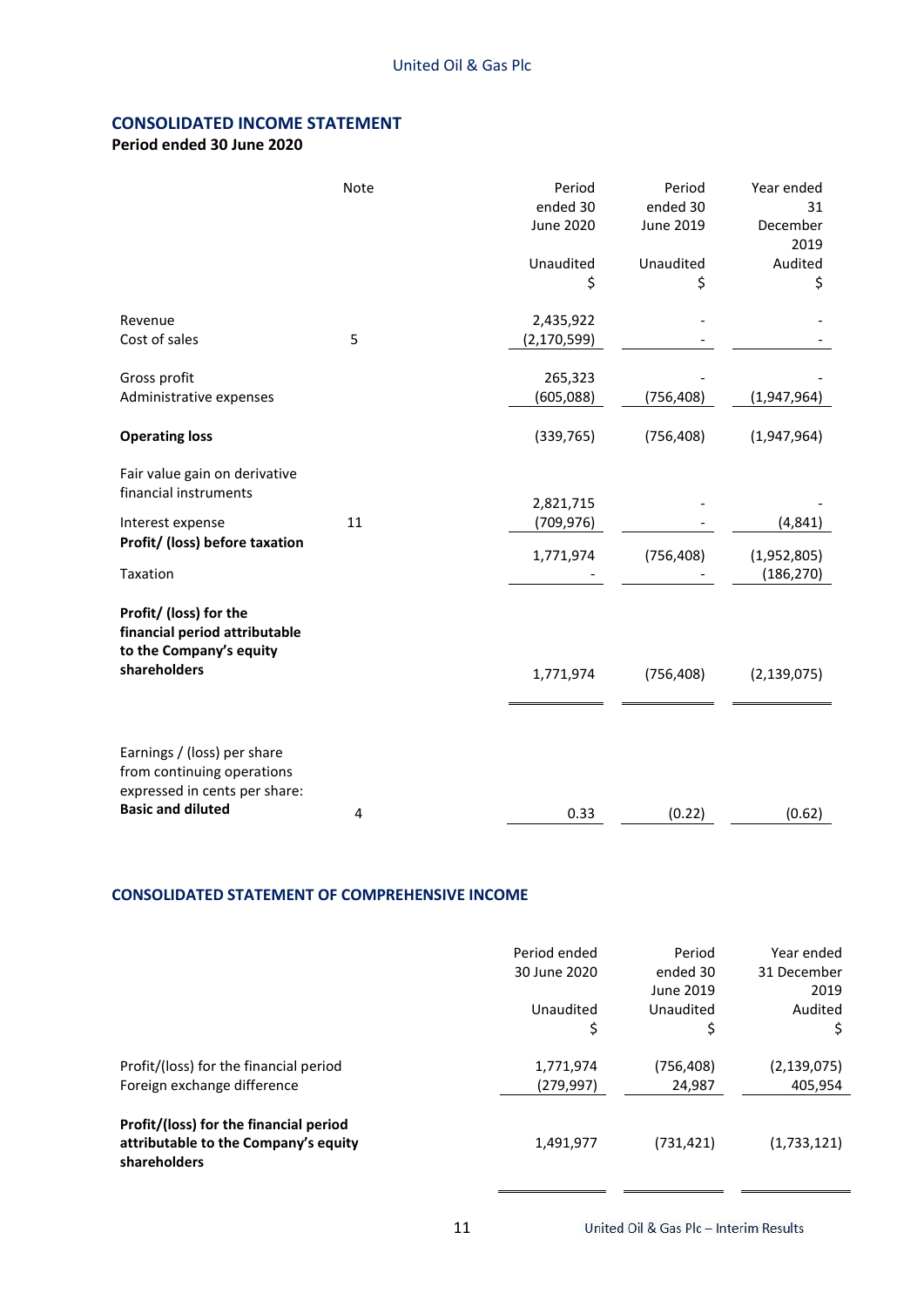# **CONSOLIDATED BALANCE SHEET**

**At 30 JUNE 2020**

|                                             | Note           | 30 June     | 30 June     | 31 December   |
|---------------------------------------------|----------------|-------------|-------------|---------------|
|                                             |                | 2020        | 2019        | 2019          |
|                                             |                | Unaudited   | Unaudited   | Audited       |
|                                             |                | \$          | \$          | \$            |
| <b>NON-CURRENT ASSETS</b>                   |                |             |             |               |
| Intangible Assets                           | 6              | 7,437,988   | 7,986,167   | 5,580,864     |
| Property, Plant and Equipment               | $\overline{7}$ | 12,939,128  | 3,525       | 26,722        |
|                                             |                | 20,377,116  | 7,989,692   | 5,607,586     |
|                                             |                |             |             |               |
| <b>CURRENT ASSETS</b>                       |                |             |             |               |
| Inventory                                   |                | 50,879      |             |               |
| Trade and other receivables                 | 9              | 5,253,482   | 579,548     | 3,524,655     |
| Cash and cash equivalents                   |                | 1,193,576   | 1,787,178   | 1,275,537     |
|                                             |                | 6,497,397   | 2,366,726   | 4,800,192     |
| <b>TOTAL ASSETS</b>                         |                | 26,875,053  | 10,356,418  | 10,407,778    |
|                                             |                |             |             |               |
| <b>CAPITAL AND RESERVES ATTRIBUTABLE TO</b> |                |             |             |               |
| <b>EQUITY HOLDERS OF THE COMPANY</b>        |                |             |             |               |
| Share capital                               | 10             | 8,059,774   | 4,564,787   | 4,564,787     |
| Share premium                               | 10             | 15,989,999  | 9,912,988   | 9,912,988     |
| Share-based payment reserve                 |                | 1,771,218   | 1,465,036   | 1,591,808     |
| Merger reserve                              |                | (2,697,357) | (2,697,357) | (2,697,357)   |
| <b>Translation reserve</b>                  |                | (291, 224)  | (392, 194)  | (11, 227)     |
| Retained earnings                           |                | (2,483,424) | (2,872,731) | (4, 255, 398) |
| <b>TOTAL EQUITY</b>                         |                | 20,348,986  | 9,980,529   | 9,105,601     |
| <b>CURRENT LIABILITIES</b>                  |                |             |             |               |
| Trade and other payables                    |                | 1,391,548   | 375,890     | 1,085,701     |
| Derivative financial instruments            |                | 84,504      |             |               |
| <b>Borrowings</b>                           | 11             | 1,580,138   |             |               |
| Current tax payable                         |                | 176,903     |             | 190,446       |
| Lease liabilities                           |                | 47,541      |             | 26,030        |
|                                             |                | 3,280,633   | 375,890     | 1,302,177     |
| <b>NON-CURRENT LIABILITIES</b>              |                |             |             |               |
| <b>Borrowings</b>                           | 11             | 2,904,699   |             |               |
| Derivative financial instruments            |                | 340,736     |             |               |
|                                             |                | 3,245,435   |             |               |
| <b>TOTAL LIABILITIES</b>                    |                | 6,526,068   | 375,890     | 1,302,177     |
| <b>TOTAL EQUITY AND LIABILITIES</b>         |                | 26,875,053  | 10,356,418  | 10,407,778    |
|                                             |                |             |             |               |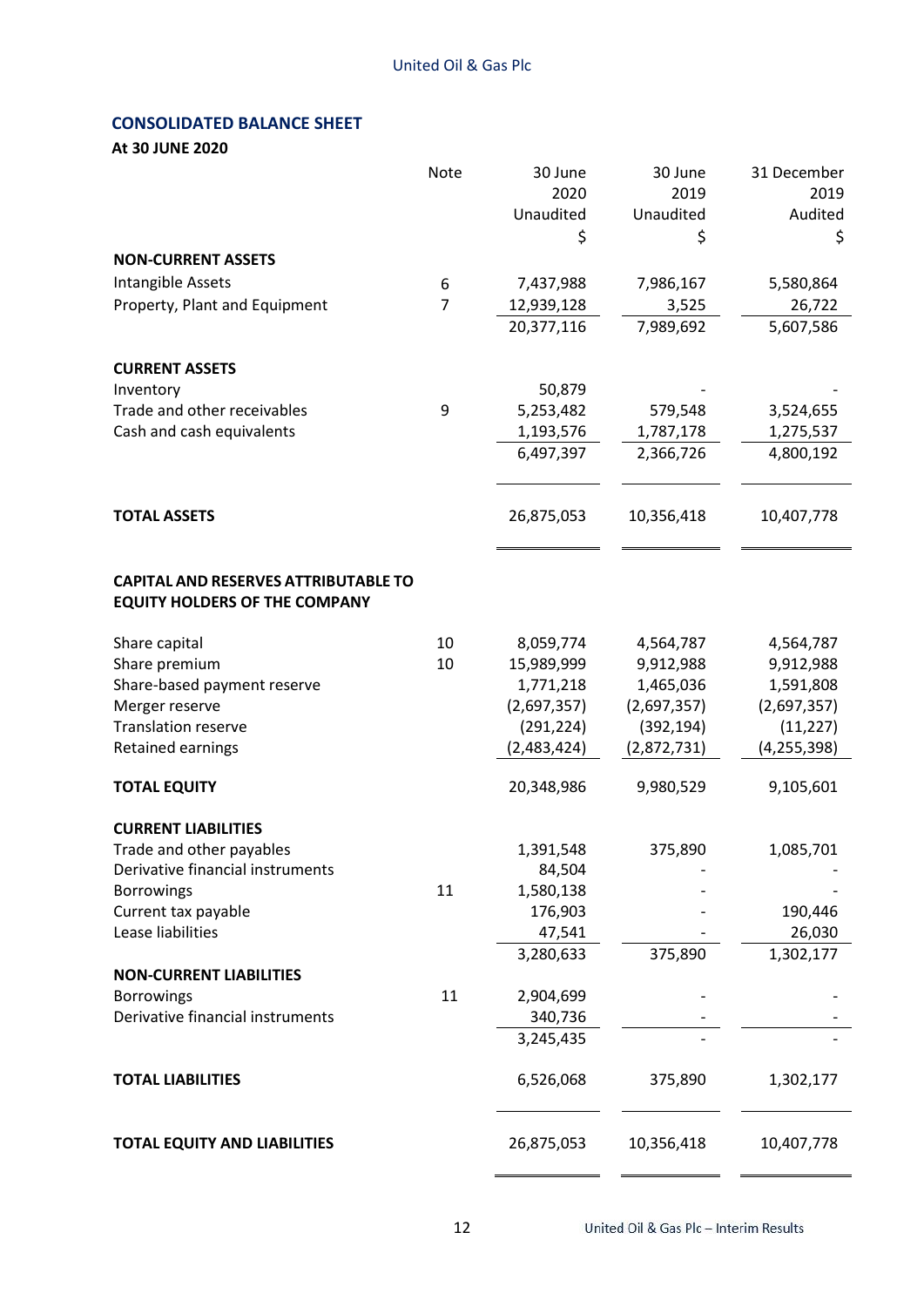# **CONSOLIDATED STATEMENT OF CHANGES IN EQUITY**

# **Period ended 30 June 2020**

|                                                  |              |              | Share-                   |                             |                                 |                              |                         |
|--------------------------------------------------|--------------|--------------|--------------------------|-----------------------------|---------------------------------|------------------------------|-------------------------|
|                                                  | <b>Share</b> | <b>Share</b> | based                    |                             |                                 |                              |                         |
|                                                  | capital      | premium      | payment<br>reserve       | earnings                    | Retained Translation<br>reserve | Merger<br>reserve            | Total<br>equity         |
|                                                  | Ś            | Ś            | Ś                        | Ś                           | Ś                               | Ś                            | Ś.                      |
|                                                  |              |              |                          |                             |                                 |                              |                         |
| For the period ended 30 June 2020                |              |              |                          |                             |                                 |                              |                         |
| Balance at 1 January 2020                        | 4,564,787    | 9,912,988    | 1,591,808                | (4, 255, 398)               |                                 | $(11,227)$ $(2,697,357)$     | 9,105,601               |
| Profit for the period                            |              |              |                          | 1,771,974                   |                                 |                              | 1,771,974               |
| Foreign exchange difference                      |              |              |                          |                             | (279, 997)                      |                              | (279, 997)              |
| Total comprehensive income for                   |              |              |                          | 1,771,974                   | (279, 997)                      |                              | 1,491,977               |
| the period                                       |              |              |                          |                             |                                 |                              |                         |
| <b>Contributions by and distributions</b>        |              |              |                          |                             |                                 |                              |                         |
| to owners:                                       |              |              |                          |                             |                                 |                              |                         |
| Share based payments                             |              |              | 118,249                  |                             |                                 |                              | 118,249                 |
| Shares issued                                    | 3,494,987    | 6,521,815    |                          |                             |                                 |                              | 10,016,802              |
| Share issue expense                              |              | (444, 804)   | 61,161                   |                             |                                 |                              | (383,643)               |
| <b>Total contributions by and</b>                | 3,494,987    | 6,077,011    | 179,410                  |                             |                                 |                              | 9,751,408               |
| distributions to owners                          |              |              |                          |                             |                                 |                              |                         |
| Balance at 30 June 2020                          | 8,059,774    | 15,989,999   |                          | 1,771,218 (2,483,424)       |                                 | $(291, 224)$ $(2, 697, 357)$ | 20,348,986              |
| (Unaudited)                                      |              |              |                          |                             |                                 |                              |                         |
|                                                  |              |              |                          |                             |                                 |                              |                         |
| For the period ended 30 June 2019                |              |              |                          |                             |                                 |                              |                         |
| Balance at 1 January 2019<br>Loss for the period | 4,564,787    | 9,912,988    | 1,465,036                | (2, 116, 323)<br>(756, 408) |                                 | $(417, 181)$ $(2, 697, 357)$ | 10,711,950<br>(756,408) |
| Foreign exchange difference                      |              |              | $\overline{\phantom{a}}$ | $\sim$                      | 24,987                          | $\blacksquare$               | 24,987                  |
| Total comprehensive loss for the                 |              |              |                          |                             |                                 |                              |                         |
| period                                           |              |              |                          | (756, 408)                  | 24,987                          |                              | (731, 421)              |
| <b>Total contributions by and</b>                |              |              |                          |                             |                                 |                              |                         |
| distributions to owners                          |              |              |                          |                             |                                 |                              |                         |
| Balance at 30 June 2019                          |              |              |                          |                             |                                 |                              |                         |
| (Unaudited)                                      | 4,564,787    | 9,912,988    |                          | 1,465,036 (2,872,731)       | (392, 194)                      | (2,697,357)                  | 9,980,529               |
|                                                  |              |              |                          |                             |                                 |                              |                         |
| For the period ended 31 December                 |              |              |                          |                             |                                 |                              |                         |
| 2019                                             |              |              |                          |                             |                                 |                              |                         |
| Balance at 1 January 2019                        | 4,564,787    | 9,912,988    | 1,465,036                | (2, 116, 323)               | (417, 181)                      | (2,697,357)                  | 10,711,950              |
| Loss for the period                              |              |              |                          | (2, 139, 075)               |                                 |                              | (2, 139, 075)           |
| Foreign exchange difference                      |              |              |                          |                             | 405,954                         |                              | 405,954                 |
| Total comprehensive loss for the                 |              |              |                          | (2, 139, 075)               | 405,954                         |                              | (1,733,121)             |
| year                                             |              |              |                          |                             |                                 |                              |                         |
| <b>Contributions by and distributions</b>        |              |              |                          |                             |                                 |                              |                         |
| to owners:                                       |              |              |                          |                             |                                 |                              |                         |
| Share-based payments                             |              |              | 126,772                  |                             |                                 |                              | 126,772                 |
|                                                  |              |              |                          |                             |                                 |                              |                         |
| <b>Balance at 31 December 2019</b>               | 4,564,787    | 9,912,988    |                          | 1,591,808 (4,255,398)       | (11, 227)                       | (2,697,357)                  | 9,105,601               |
| (Audited)                                        |              |              |                          |                             |                                 |                              |                         |
|                                                  |              |              |                          |                             |                                 |                              |                         |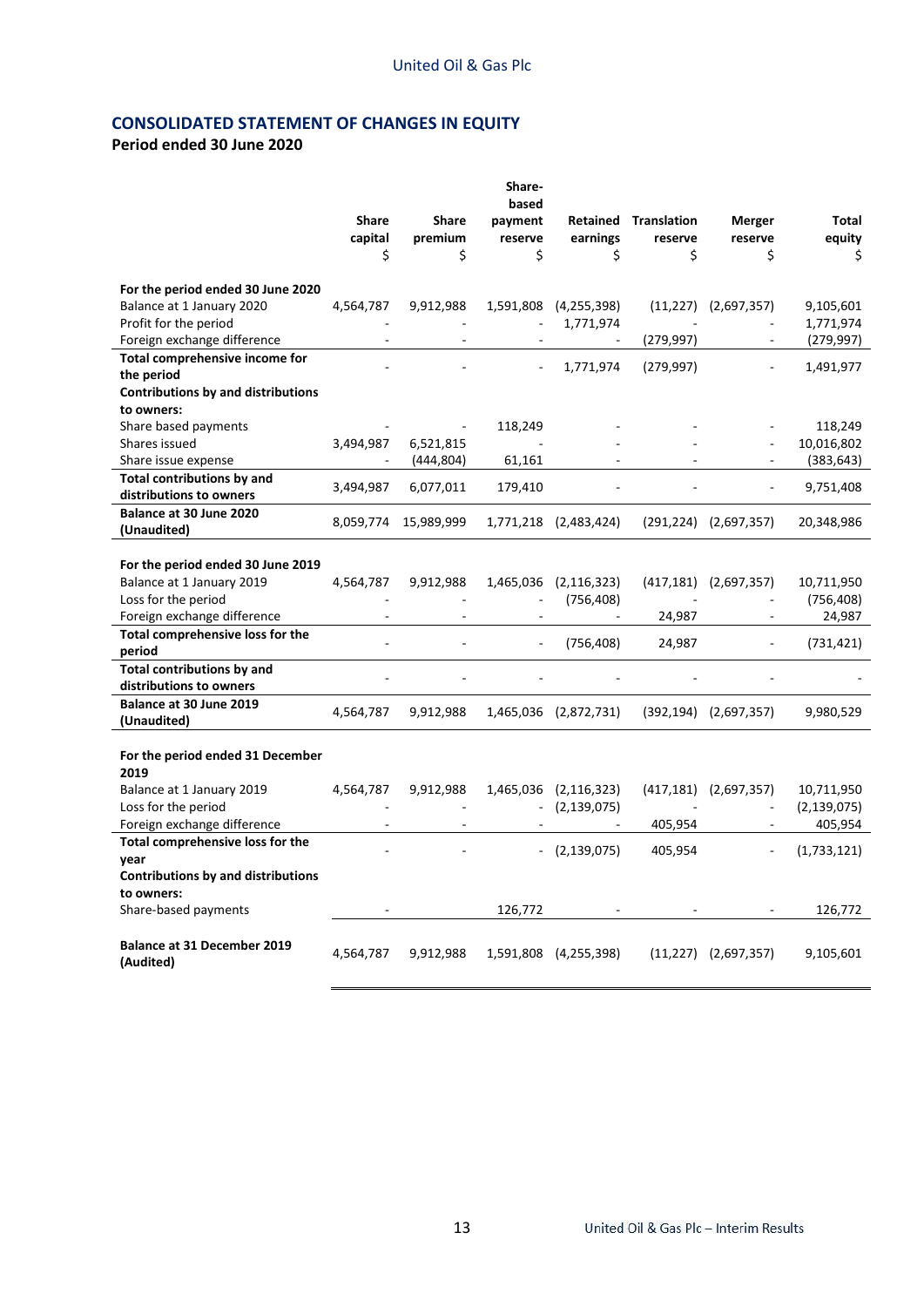# **CONSOLIDATED STATEMENT OF CASHFLOWS**

# **Period ended 30 June 2020**

|                                                      | Period         | Period      | Year ended    |
|------------------------------------------------------|----------------|-------------|---------------|
|                                                      | ended 30       | ended 30    | 31 December   |
|                                                      | June 2020      | June 2019   | 2019          |
|                                                      | Unaudited      | Unaudited   | Audited       |
|                                                      | \$             | \$          | \$            |
| Cash flows from operating activities                 |                |             |               |
| Profit/(loss) before taxation                        | 1,771,974      | (756, 408)  | (1,952,805)   |
| Adjustments for:                                     |                |             |               |
| Share-based payments                                 | 118,249        |             | 126,772       |
| Depreciation                                         | 1,113,723      | 1,149       | 94,026        |
| Fair value gain on derivatives                       | (2,821,715)    |             |               |
| Impairment of intangible assets                      |                |             | 2,111,319     |
| Gain on disposal of intangible assets                | 44,241         |             | (2,881,976)   |
| Interest expense                                     | 709,976        |             | 4,841         |
| Foreign exchange movements                           | (105, 156)     | (21, 718)   | 268,159       |
|                                                      | 831,292        | (776, 977)  | (2, 229, 664) |
| Increase in inventories                              | 49,283         |             |               |
| Decrease / (increase) in trade and other receivables | 2,730,890      | 159,572     | (61, 527)     |
| (Decrease) / increase in trade and other payables    | (2,978,581)    | (32, 122)   | 677,689       |
| Net cash from operating activities                   | 632,884        | (649, 527)  | (1,613,502)   |
| Cash flows from investing activities                 |                |             |               |
| Cash outflows on business combination                | (11, 200, 000) |             |               |
| Cash acquired in business combination                | 46,543         |             |               |
| Disposal of intangible assets                        |                |             | 950,000       |
| Purchase of property, plant & equipment              | (1, 392, 505)  |             | (1,637)       |
| Payments for intangible exploration assets           | (654, 941)     | (2,830,448) | (3,097,401)   |
| Net cash used in investing activities                | (13, 200, 903) | (2,830,448) | (2, 149, 038) |
| <b>Cash flows from financing activities</b>          |                |             |               |
| Issue of ordinary shares (net of expenses)           | 5,712,315      |             |               |
| Proceeds on issue of swap financing arrangement      | 7,760,288      |             |               |
| Repayments on swap financing arrangement             | (789, 233)     |             |               |
| Capital payments on lease                            | (34, 881)      |             | (88, 387)     |
| Interest paid on lease                               | (2,845)        |             | (4, 841)      |
| Net cash from financing activities                   | 12,645,644     |             | (93, 228)     |
| Increase / (decrease) in cash and cash equivalents   | 77,625         | (3,479,975) | (3,855,768)   |
| Cash and cash equivalents at beginning of period /   |                |             |               |
| year                                                 | 1,275,537      | 5,149,906   | 5,149,906     |
| Effects of exchange rate changes                     | (159, 586)     | 117,247     | (18, 602)     |
| Cash and cash equivalents at end of period / year    | 1,193,576      | 1,787,178   | 1,275,537     |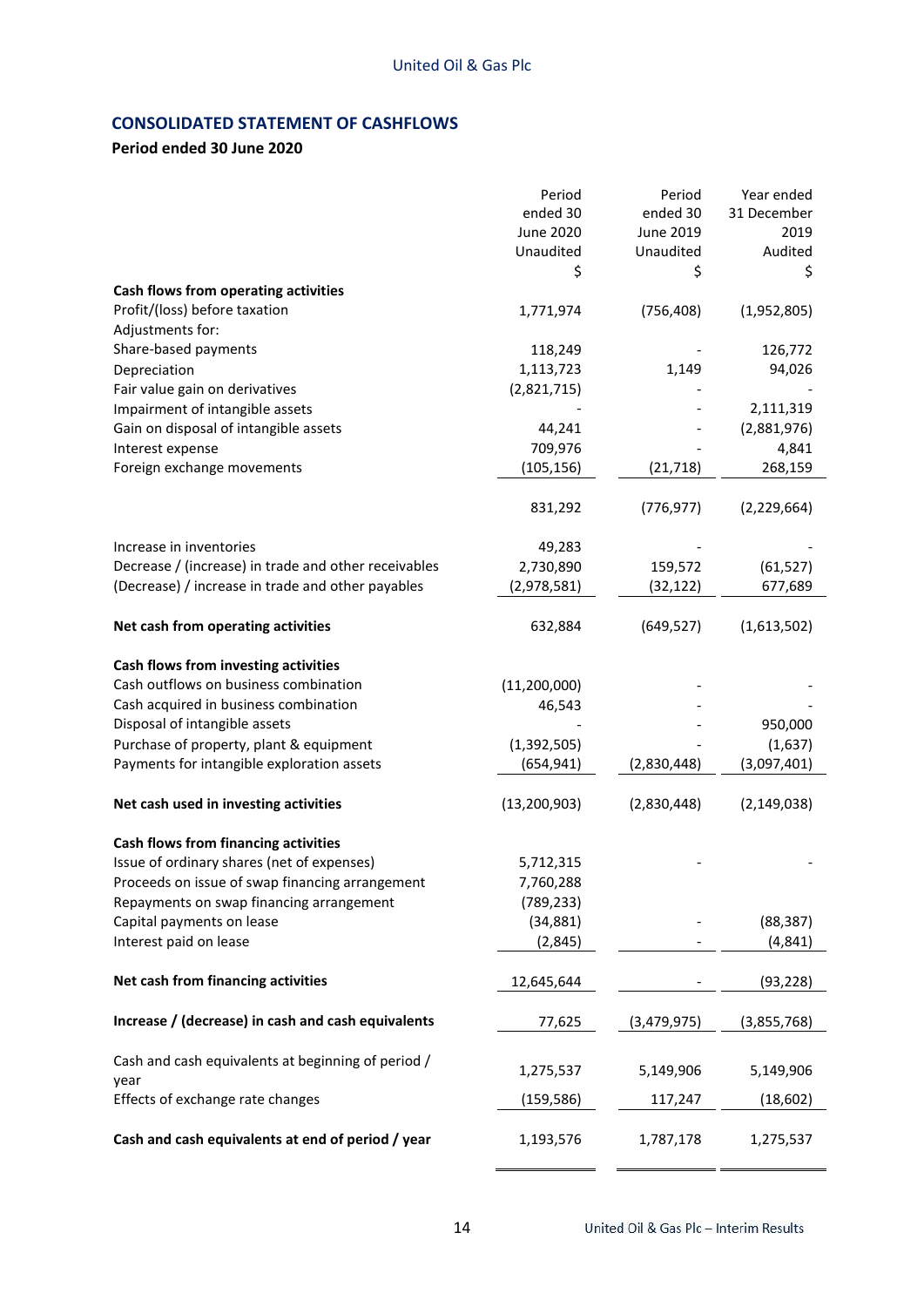# **Notes to the financial information**

**Period ended 30 June 2020**

### **1. GENERAL**

The interim financial information for the period to 30 June 2020 is unaudited.

### **2. ACCOUNTING POLICIES**

The interim financial information in this report has been prepared on the basis of the accounting policies set out in the audited financial statements for the period ended 31 December 2019, which complied with International Financial Reporting Standards as adopted for use in the European Union ("IFRS").

IFRS is subject to amendment and interpretation by the International Accounting Standards Board ("IASB") and the IFRS Interpretations Committee and there is an on-going process of review and endorsement by the European Commission.

The financial information has been prepared on the basis of IFRS that the Directors expect to be applicable as at 31 December 2020.

The Directors have adopted the going concern basis in preparing the financial information. In assessing whether the going concern assumption is appropriate, the Directors have taken into account all relevant available information about the foreseeable future.

The condensed financial information for the year ended 31 December 2019 set out in this interim report does not comprise the Group's statutory accounts as defined in section 434 of the Companies Act 2006.

The statutory accounts for the year ended 31 December 2019, which were prepared under IFRS, have been delivered to the Registrar of Companies. The auditors reported on these accounts; their report was unqualified and did not contain a statement under section 498(2) or 498(3) of the Companies Act 2006. The report did however include reference to matters which the auditors drew attention by way of emphasis regarding going concern, namely the Valuation of the Walton Morant licence in Jamaica and the consideration relating to the Crown disposal.

### **Foreign currency**

The Group's presentation currency is USD.

### **Going Concern**

The Group's business activities, together with the factors likely to affect its future development, performance and position are set out in the CEO's Statement and Directors' Report.

The Group closely monitors and carefully manages its liquidity risk. Cash flow forecasts are regularly updated, and sensitivities run for different scenarios, including, but not limited to, changes in commodity price and different forecasts for the Group's producing assets. The Group's Base Case forecast sufficient financial headroom for the 12 months from approval of its 2020 Interim Financial Statements on 29th September 2020.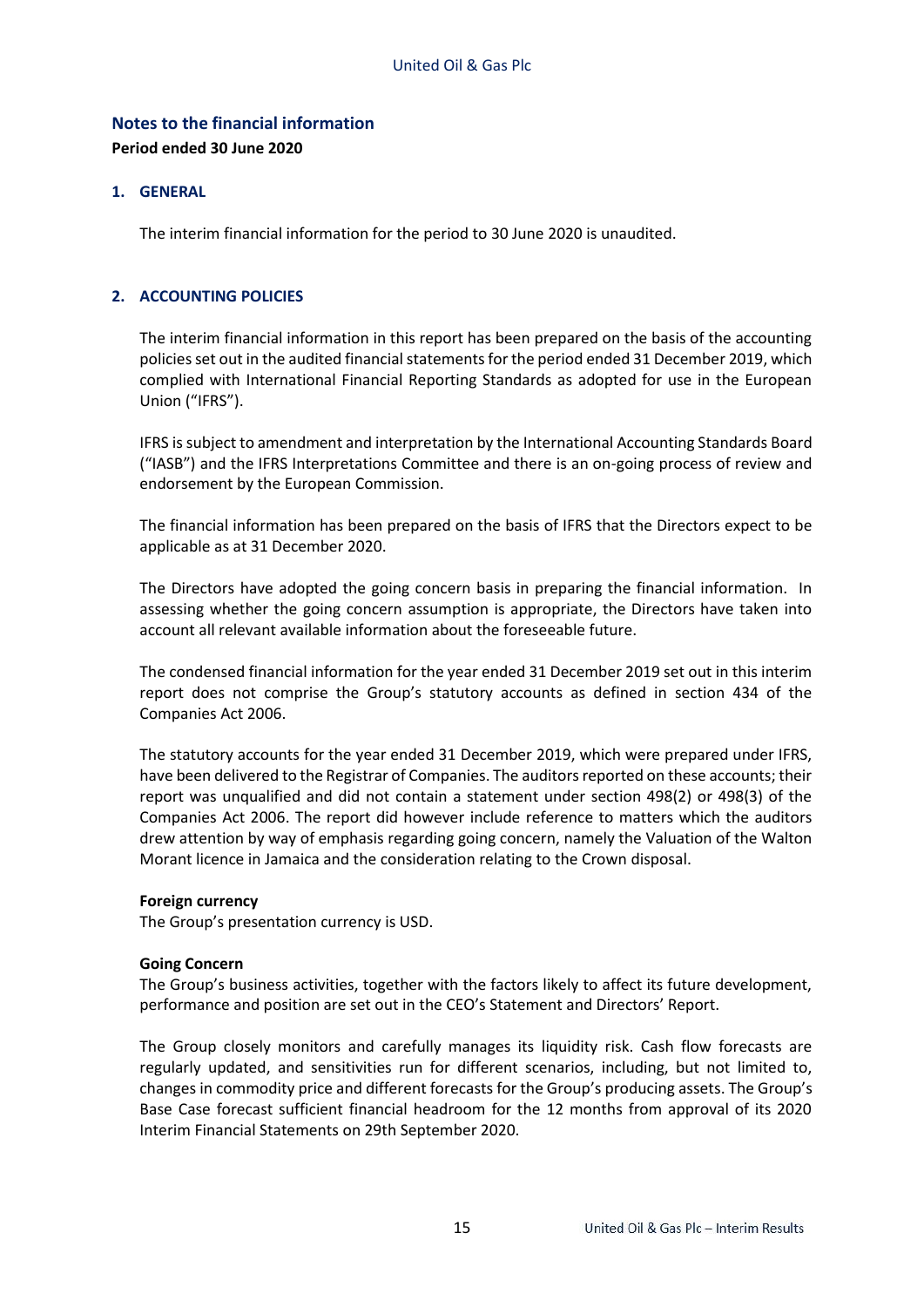The directors have a reasonable expectation that the Group has adequate resources to continue in operational existence for the 12 months from the date of approval of its Interim Financial Statements on 29th September 2020 therefore the directors continue to adopt the going concern basis of accounting in preparing the financial statements.

### **Revenue**

Revenue comprises invoiced sales of hydrocarbons to customers, excluding value added and similar taxes. Also disclosed within revenue is tariff income recognised, excluding value added and similar taxes, for gas transportation facilities provided to third parties.

Revenue is recognised at a point in time as control passes to the customer, which is typically the point of delivery of hydrocarbons. The Group does not have performance obligations subsequent to delivery.

### **Classification and measurement of financial liabilities**

The Group's financial liabilities include borrowings, trade and other payables and embedded derivative financial instruments.

Financial liabilities are initially measured at fair value, and, where applicable, adjusted for transaction costs unless the Group designated a financial liability at fair value through profit or loss.

Subsequently, financial liabilities are measured at amortised cost using the effective interest method except for derivatives and financial liabilities designated at FVTPL, which are carried subsequently at fair value with gains or losses recognised in profit or loss.

All interest-related charges and, if applicable, changes in an instrument's fair value that are reported in profit or loss are included within finance costs or fair value gains/(losses) on derivative instruments.

### **Embedded derivative financial instruments**

A borrowing arrangement structured as a prepaid commodity swap with monthly repayments over 30 months has embedded in it a derivative that is indexed to the price of the commodity. This is considered to be a separable embedded derivative of a loan instrument.

At the date of issue, the fair value of the embedded derivative is estimated by considering the derivative as a series of forward contracts with modelling of the fixed and floating legs to determine a repayment schedule and derive a net present value for the forward contract embedded derivative.

This amount is recognised separately as a financial liability or financial asset and measured at fair value through the income statement. The residual amount of the loan is then recorded as a liability on an amortised cost basis using the effective interest method until extinguished upon conversion or at the instrument's maturity date.

#### **Exploration and evaluation assets**

The group accounts for oil and gas expenditure under the full cost method of accounting.

Costs (other than payments to acquire the legal right to explore) incurred prior to acquiring the rights to explore are charged directly to the profit and loss account. All costs incurred after the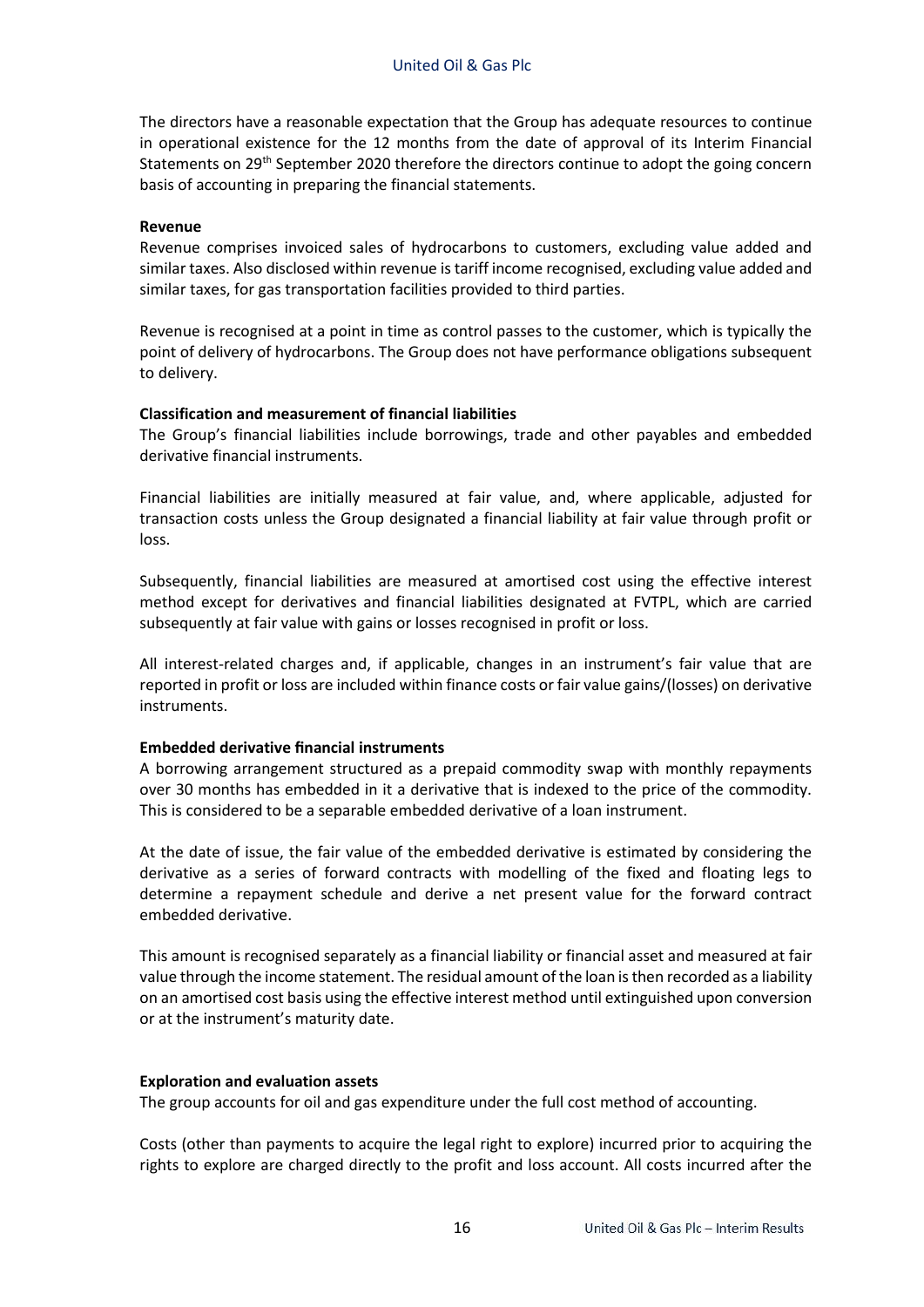rights to explore an area have been obtained, such as geological, geophysical, data costs and other direct costs of exploration and appraisal are accumulated and capitalised as intangible exploration and evaluation ("E&E") assets.

E&E costs are not amortised prior to the conclusion of appraisal activities. At the completion of appraisal activities if technical feasibility is demonstrated and commercial reserves are discovered, then following development sanction, the carrying value of the relevant E&E asset will be reclassified as a development and production asset within tangible fixed assets.

If after completion of appraisal activities in an area, it is not possible to determine technical feasibility or commercial viability, then the costs of such unsuccessful exploration and evaluation are impaired to the Income Statement. The costs associated with any wells which are abandoned are fully impaired when the abandonment decision is taken.

Development and production assets, are accumulated generally on a field by-field basis and represent the costs of developing the commercial reserves discovered and bringing them into production, together with the E&E expenditures incurred in finding commercial reserves which have been transferred from intangible E&E assets.

The net book values of development and production assets are depreciated generally on a fieldby field basis using the unit of production method based on the commercial proven and probable reserves. Assets are not depreciated until production commences.

### **Depreciation of production assets**

Production assets are accumulated into cash generating units (CGUs) and the net book values are depreciated using the unit-of-production method by reference to the ratio of production in the year and the related economic commercial reserves, taking into account future development expenditures necessary to bring those reserves into production.

The gain or loss arising on disposal or scrapping of an asset is determined as the difference between the sales proceeds, net of selling costs, and the carrying amount of the asset and is recognised in the income statement.

Each asset's estimated useful life has been assessed with regard to both its own physical life limitations and the present assessment of economically recoverable reserves of the oil and gas asset at which the item is located, and to possible future variations in those assessments. Estimates of remaining useful lives are made on a regular basis for all oil and gas assets, machinery and equipment, with annual reassessments for major items. Changes in estimates which affect unit production calculations are accounted for prospectively.

### **3. RELATED PARTY TRANSACTIONS**

The directors are considered to be the key management personnel of the company. During the interim period, the company paid fees to executive and non-executive directors amounting to \$273,920 (Period ended 30 June 2019 - \$188,500).

Graham Martin and David Quirke, both directors of the company, have each subscribed for 2,000,000 Subscription Shares and 833,333 Subscription Shares respectively at the subscription price of 3p being the same price as the other Subscribers as part of the Subscription in the deal to acquire the Egyptian assets from Rockhopper, effective 28<sup>th</sup> February 2020.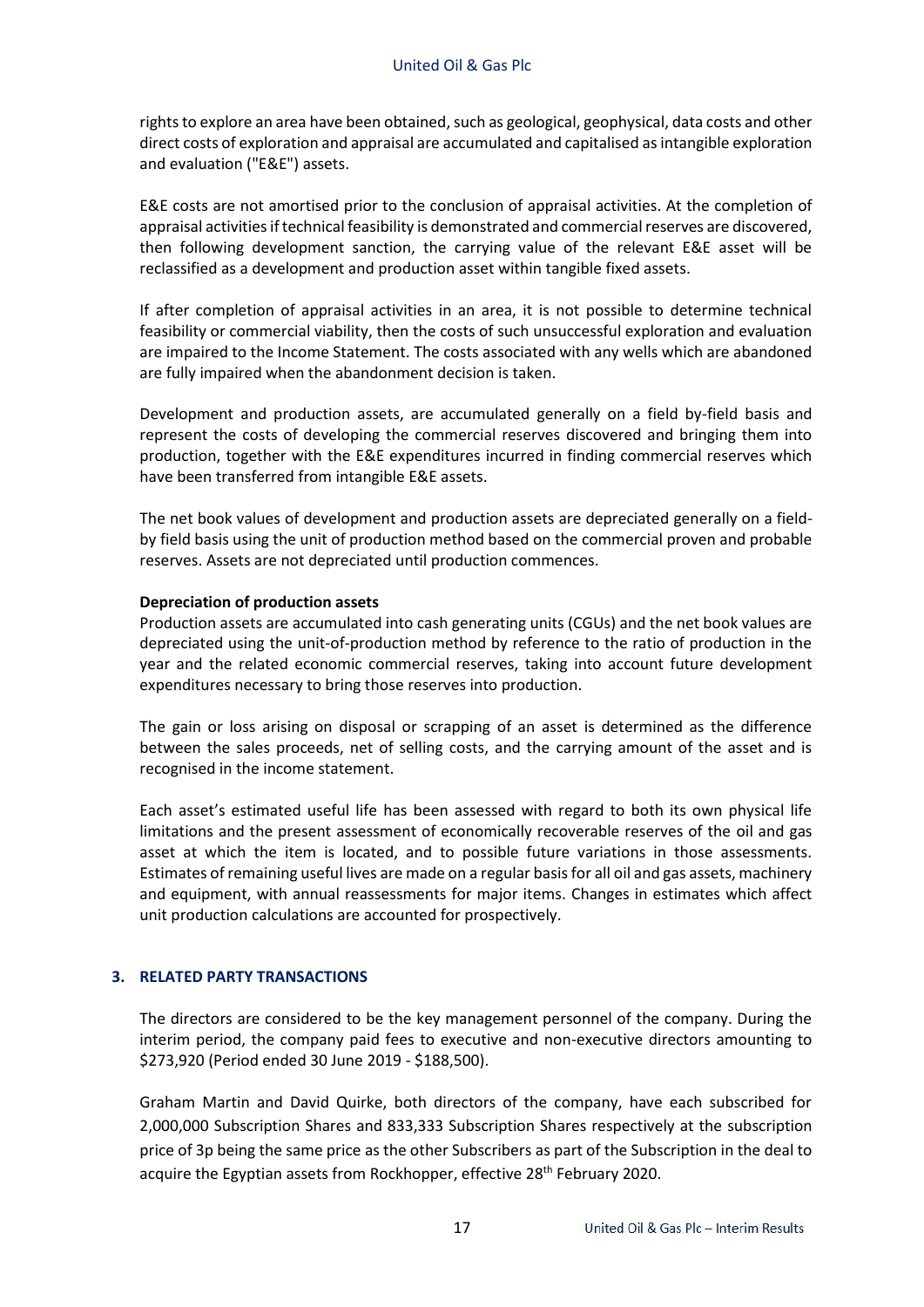### **4. EARNINGS PER SHARE**

Basic earnings per share is calculated by dividing the loss attributable to ordinary shareholders by the weighted average number of ordinary shares outstanding during the period.

Given the Group's reported loss for previous periods, share options and warrants are not taken into account when determining the weighted average number of ordinary shares in issue during the year as they would be anti-dilutive, and therefore the basic and diluted loss per share are the same.

| <b>Basic and diluted loss per share</b>                                     |                                 |                              |                                      |
|-----------------------------------------------------------------------------|---------------------------------|------------------------------|--------------------------------------|
|                                                                             | Period ended<br>30 June<br>2020 | Period ended<br>30 June 2019 | Year ended<br>31<br>December<br>2019 |
| Profit/(loss) for the period $(\xi)$<br>Weighted average number of ordinary | 1,771,974                       | (756, 408)                   | (2, 139, 075)                        |
| shares (number)<br>Earnings / (loss) per share from                         | 531,981,886                     | 345,613,985                  | 345,613,985                          |
| continuing operations (cents per share)                                     | 0.33                            | (0.22)                       | (0.62)                               |

### **5. COST OF SALES**

|                                   | 30-Jun-20<br>\$ | 30-Jun-19<br>\$ | 31-Dec-19 |
|-----------------------------------|-----------------|-----------------|-----------|
| <b>Production Operating costs</b> | 1,049,911       |                 |           |
| Depreciation, depletion and       |                 |                 |           |
| amortisation                      | 1,071,405       |                 |           |
| Inventories                       | 49,283          |                 |           |
|                                   | 2,170,599       | 0               | 0         |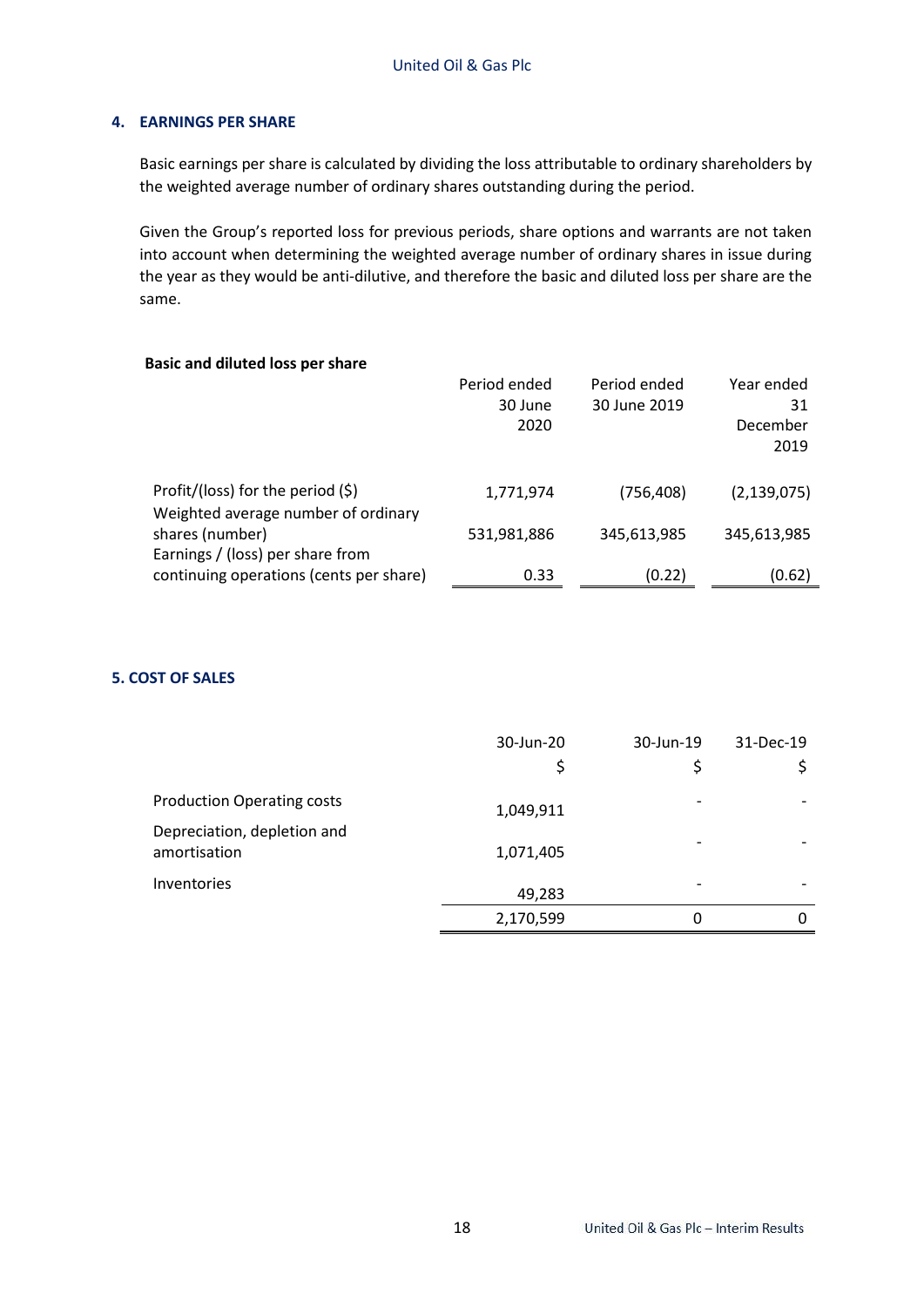### **6. INTANGIBLE ASSETS**

|                                   | <b>Exploration and</b><br><b>Evaluation</b><br>assets | Computer<br>software | <b>Total</b> |
|-----------------------------------|-------------------------------------------------------|----------------------|--------------|
|                                   | \$                                                    | \$                   | \$           |
| Cost                              |                                                       |                      |              |
| At 31 December 2018               | 5,226,219                                             |                      | 5,226,219    |
| Additions                         | 3,086,027                                             | 11,374               | 3,097,401    |
| <b>Disposals</b>                  | (792, 033)                                            |                      | (792, 033)   |
| <b>Exchange differences</b>       | 207,925                                               |                      | 207,925      |
| At 31 December 2019               | 7,728,138                                             | 11,374               | 7,739,512    |
| Acquired in business combinations | 2,951,159                                             |                      | 2,951,159    |
| Additions                         | 654,941                                               |                      | 654,941      |
| Transfer to production assets     | (1,711,784)                                           |                      | (1,711,784)  |
| <b>Disposals</b>                  | (44, 241)                                             |                      | (44, 241)    |
| <b>Exchange differences</b>       | 7,041                                                 | 9                    | 7,050        |
| At 30 June 2020                   | 9,585,254                                             | 11,383               | 9,596,637    |
| Depreciation                      |                                                       |                      |              |
| At 31 December 2018               |                                                       |                      |              |
| Impairment                        | 2,111,319                                             |                      | 2,111,319    |
| Exchange differences              | 47,329                                                |                      | 47,329       |
| At 31 December 2019               | 2,158,649                                             |                      | 2,158,649    |
| <b>Exchange differences</b>       |                                                       |                      |              |
| At 30 June 2020                   | 2,158,649                                             |                      | 2,158,649    |
| Net book value                    |                                                       |                      |              |
| At 31 December 2019               | 5,569,490                                             | 11,374               | 5,580,864    |
| At 30 June 2020                   | 7,426,605                                             | 11,383               | 7,437,988    |

In August 2020 United Oil & Gas Plc announced that it had received approval from the Jamaican Government to take forward the Walton Morant Licence, Jamaica, on a 100% operated basis having been assigned Tullow Jamaica's 80% equity in the licence for a nominal fee. United now plan continue with a low-cost work programme to further de-risk the Colibri prospect and perform detailed interpretation of the numerous follow up targets identified. The Company also plan to continue the farm-down process to bring in new partners ahead of a newly agreed drill or drop decision at the end of January 2022. To date United have incurred \$2,893,643 exploration costs in Jamaica.

In Italy, the impact of COVID-19 has curtailed the timing of first gas, which we now estimate will come on stream in 1H 2021. The operator, Po Valley Operations PTY Limited have progressed some of the consents required so far in 2020 to commence production, including formal technical environmental approvals from the Italian Environmental Ministry for the development of the Selva Gas Field. The planned facilities will have the capacity to deal with c. 2Bcf per annum. (c.920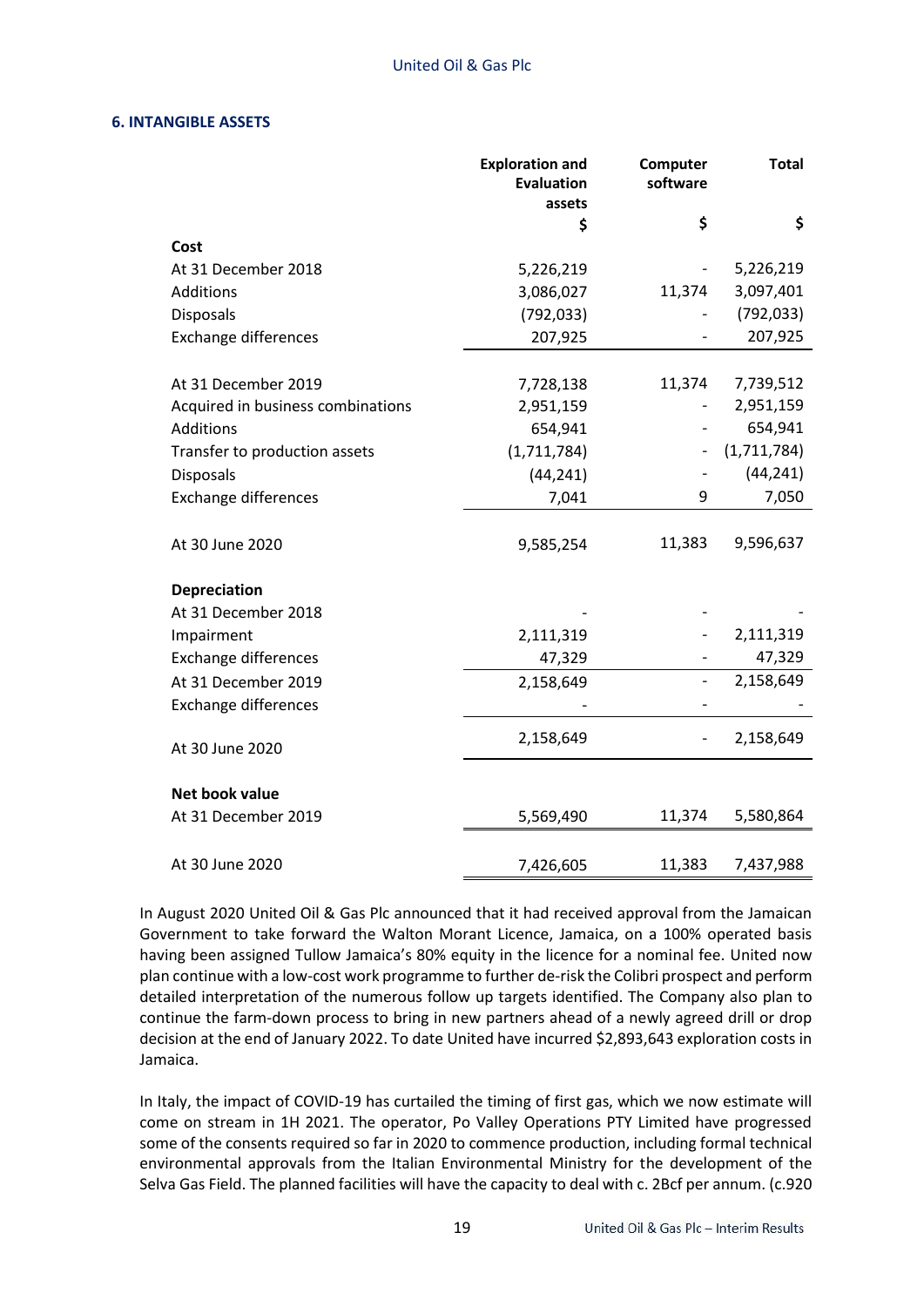boepd). Some minor infrastructural works have also been ongoing and to Balance Sheet date United have incurred \$2,392,616 on our Italian operations.

In the UK work continues on our PL090 licence with some independent reservoir modelling, whilst some high-quality 3D seismic dataset covering the P2480 licence in the Central North Sea has been purchased. The company was also awarded some new licences on a 100% basis in the  $32<sup>nd</sup>$ Licencing Round, announced subsequent to the reporting date in September 2020, with some initial 3D Seismic purchased and detailed geological and geophysical analysis work planned. Some desk top work has also been performed on our PEDL licences in the Wessex basin. At the Balance Sheet date \$669,284 has been capitalised on our UK exploration assets. United continues to work on divestment of the Wessex basin portfolio.

In February 2020 United completed the acquisition of Rockhopper Egypt Pty Limited and as a result acquired \$2,951,159 in exploration assets. Of this, \$1,711,784 was allocated to the successful ASH-2 well and was transferred to Oil & Gas production assets in Q1 2020. At the Balance Sheet date, \$1,471,062 was capitalised as Intangible assets in Egypt.

Management review the intangible exploration assets for indications of impairment at each balance sheet date based on IFRS 6 criteria. Commercial reserves have not yet been established and the evaluation and exploration work is ongoing. The Directors do not consider that any indications of impairment have arisen and accordingly the assets continue to be carried at cost.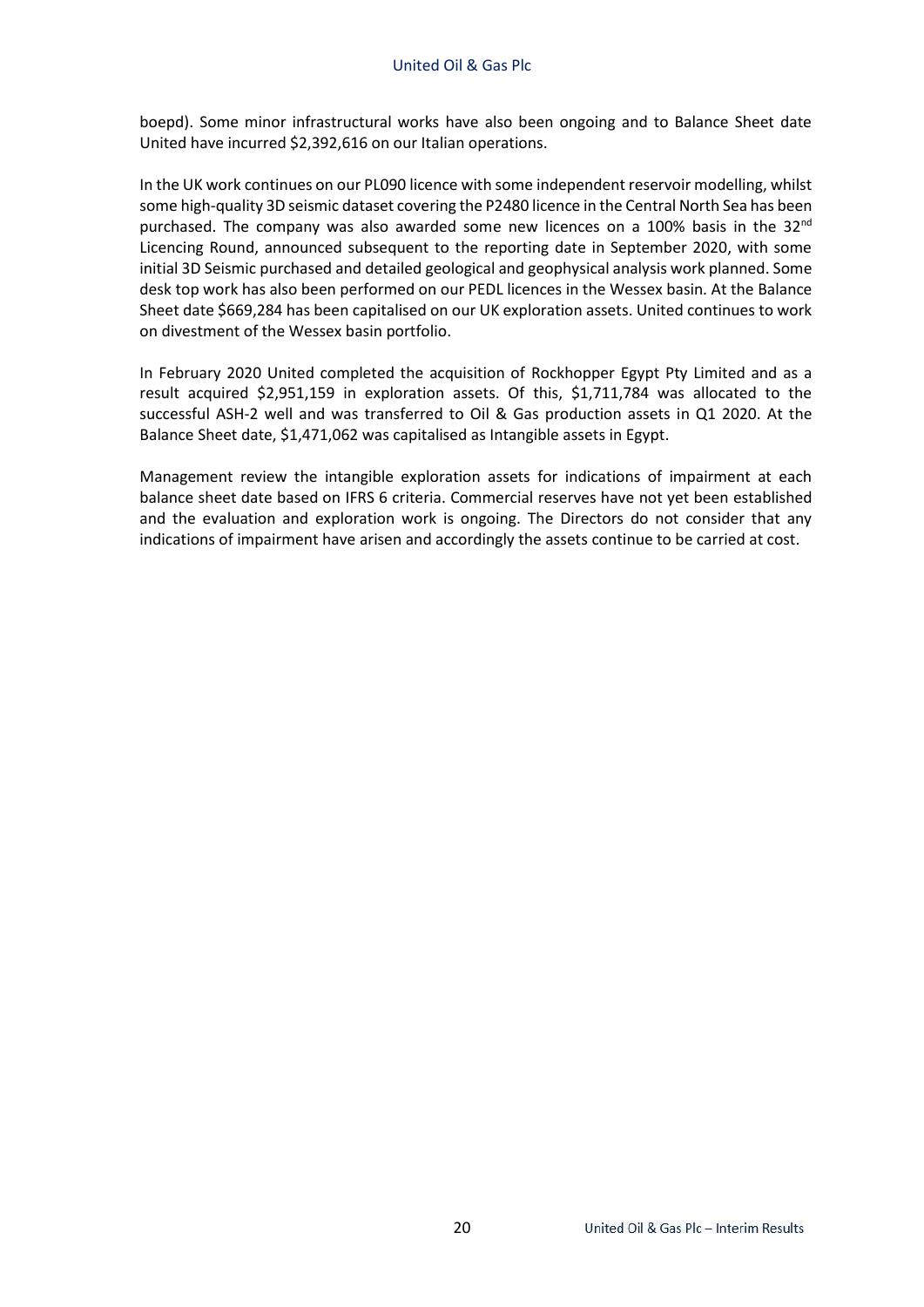### **7. PROPERTY, PLANT AND EQUIPMENT**

|                                   | Production<br>assets | Computer<br>equipment | <b>Office lease</b><br>asset | <b>Total</b> |
|-----------------------------------|----------------------|-----------------------|------------------------------|--------------|
|                                   | \$                   | \$                    | \$                           | \$           |
| Cost                              |                      |                       |                              |              |
| At 31 December 2018               |                      | 6,952                 |                              | 6,952        |
| Transition to IFRS 16             |                      |                       | 72,453                       | 72,453       |
| Additions                         |                      | 1,638                 | 41,860                       | 43,498       |
| Exchange differences              |                      |                       | 462                          | 462          |
| At 31 December 2019               |                      | 8,589                 | 114,775                      | 123,364      |
| Acquired in business combinations | 10,861,147           |                       | 61,126                       | 10,922,273   |
| <b>Transfers</b>                  | 1,711,784            |                       |                              | 1,711,784    |
| Additions                         | 1,392,505            |                       |                              | 1,392,505    |
| <b>Exchange differences</b>       |                      |                       | (433)                        | (433)        |
| At 30 June 2020                   | 13,965,436           | 8,589                 | 175,468                      | 14,149,493   |
| <b>Depreciation</b>               |                      |                       |                              |              |
| At 31 December 2018               |                      | 2,236                 |                              | 2,236        |
| Charge for the year               |                      | 3,562                 | 90,464                       | 94,026       |
| <b>Exchange differences</b>       |                      | 15                    | 366                          | 381          |
| At 31 December 2019               |                      | 5,812                 | 90,830                       | 96,642       |
| Charge for the year               | 1,071,405            |                       | 42,317                       | 1,113,723    |
| <b>Exchange differences</b>       |                      |                       |                              |              |
| At 30 June 2020                   | 1,071,405            | 5,812                 | 133,147                      | 1,210,365    |
| Net book value                    |                      |                       |                              |              |
| At 31 December 2019               |                      | 2,777                 | 23,945                       | 26,722       |
| At 30 June 2020                   | 12,894,030           | 2,777                 | 42,321                       | 12,939,128   |

All producing assets of \$12,894,030 at the Balance Sheet date relate to operations in the Abu Sennan concession in the Western Desert of Egypt, having completed the acquisition of Rockhopper Egypt Pty Limited in February 2020 and immediately recognising a value of \$10,861,147 in producing assets.

The costs of the ASH-2 well of \$1,711,784, having been completed in late 2019 and coming on stream in January 2020 producing at over 3,000 bopd gross (660 net to UOG 22% share) were transferred to producing assets at the end of Q1 2020.

The El Salmiyah-5 development well was drilled in Q1 2020 and the outcome was more successful than originally anticipated, with a net pay of 120m for the Well and flow rates exceeding 4,000 bopd. The cost to United of the development well was \$1,392,505 and is included in producing assets at the balance sheet date.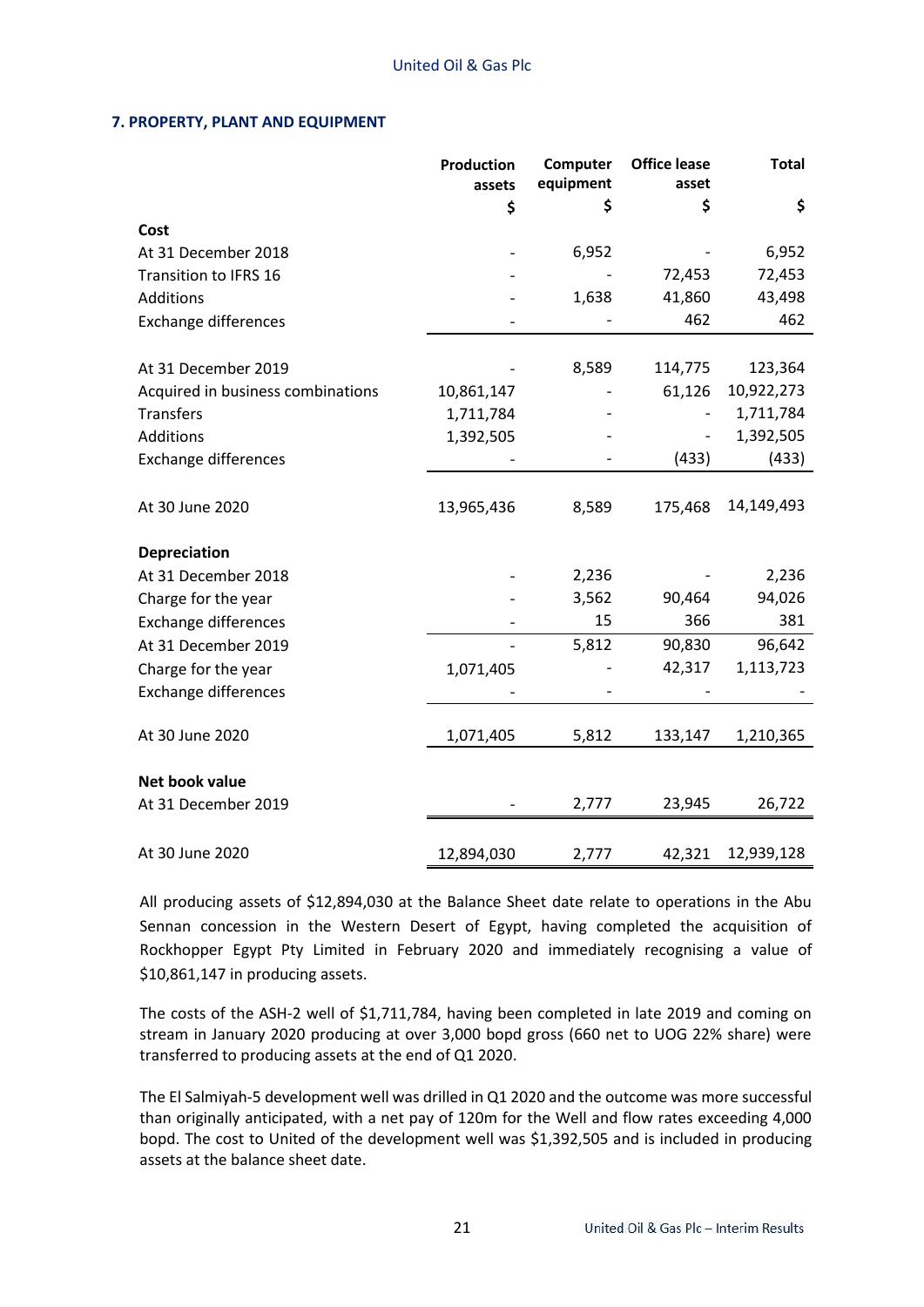Management review the Tangible assets for indications of impairment at each balance sheet date based on IFRS 6 criteria. With the successful drilling results achieved in both the ASH-2 and El Salmiyah-5 wells, and gross 2P Reserves increasing to 13.5MMboe before the addition of El-Salmiyah from the results of a recently performed Independent CPR finding, combined with the steady increase in commodity prices since the start of the COVID-19 pandemic, the company believe no impairment indicators are present that would reduce the carrying value of \$12.9m of PP&E at the balance sheet date.

### **8. BUSINESS COMBINATIONS**

The Company completed the acquisition of Rockhopper Egypt Pty Limited from Rockhopper Exploration plc ("Rockhopper") on 28<sup>th</sup> February 2020. The Acquisition, which had an effective date of 1st January 2019, included a 22% non-operating interest in the producing Abu Sennan concession, onshore Egypt. The consideration paid to Rockhopper for the Acquisition was funded by:

- the issue to Rockhopper of 114,503,817 Consideration Shares at 3 pence per Ordinary Share representing 18.5% of the Company's Enlarged Ordinary Share Capital,
- a pre-payment financing structure of US\$8 million provided by BP ('the BP Facility') and
- the issue of 150,616,669 Placing Shares at 3 pence per share with certain existing and new investors and 8,419,498 Subscription Shares also at 3 pence per share.

The consideration paid was lower than the carrying value of assets acquired by \$460,405 and management concluded this small difference in fair value of assets and liabilities acquired be allocated against the intangible assets. No goodwill has been recognised on the acquisition.

|                                                | ⋗          |
|------------------------------------------------|------------|
| <b>Fair value of consideration transferred</b> |            |
| Cash                                           | 11,500,000 |
| Liabilities                                    | 3,259,090  |
| Shares issued                                  | 3,933,276  |
|                                                | 18,692,366 |
| Recognised amounts of identifiable net assets  |            |
| Intangible assets                              | 2,951,159  |
| Property, plant and equipment                  | 10,922,273 |
| Total non-current assets                       | 13,873,431 |
| Inventory                                      | 100,162    |
| Trade and other receivables                    | 4,759,717  |
| Cash at bank and in hand                       | 46,543     |
| Total current assets                           | 4,906,422  |
| Trade and other payables                       | (25, 336)  |
| Lease liabilities                              | (62,152)   |
| Total current liabilities                      | (87,488)   |
|                                                |            |

Fair value of net assets acquired 18,692,366

**\$**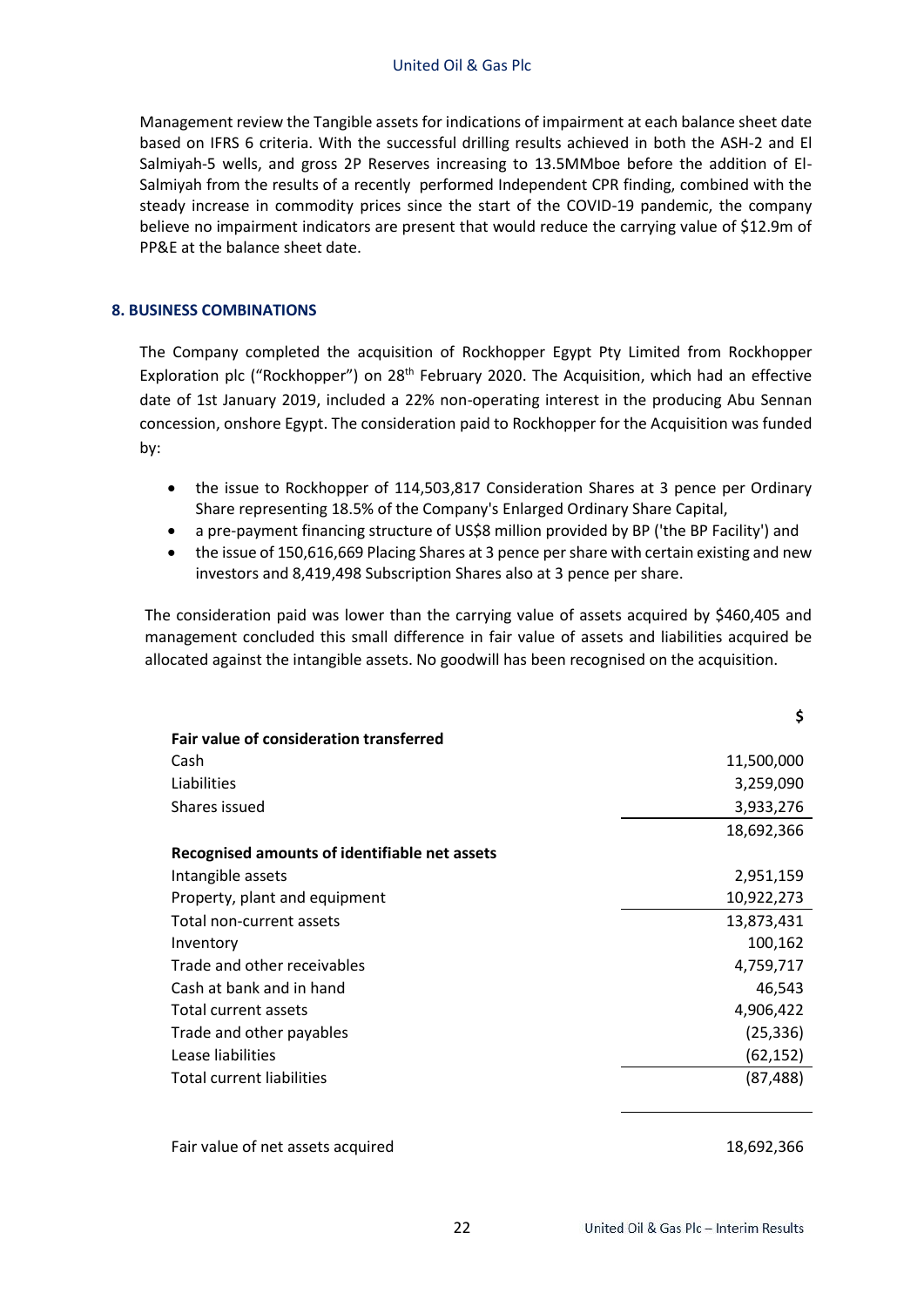### **9. TRADE AND OTHER RECEIVABLES**

|                             | 30 June   | 30 June | 31 December |
|-----------------------------|-----------|---------|-------------|
|                             | 2020      | 2019    | 2019        |
|                             |           |         |             |
| Trade debtors               | 2,077,940 |         |             |
| Prepayments and deposit     |           | 29,675  | 340,019     |
| Other tax receivables       | 325,542   | 549,873 | 334,636     |
| Crown disposal proceeds due | 2,850,000 |         | 2,850,000   |
|                             | 5,253,482 | 579,548 | 3,524,655   |

# **10. SHARE CAPITAL & SHARE PREMIUM**

# **Allotted, issued, and fully paid:**

|                                       | <b>No</b>   | <b>Share</b><br>capital<br>\$ | 30 June 2020<br><b>Share</b><br>premium<br>\$ |
|---------------------------------------|-------------|-------------------------------|-----------------------------------------------|
| Ordinary shares of £0.01 each         |             |                               |                                               |
| Opening balance                       | 345,613,985 | 4,564,787                     | 9,912,988                                     |
| <b>Allotments:</b>                    |             |                               |                                               |
| 28 Feb issue for business combination | 114,503,817 | 1,463,002                     | 2,457,843                                     |
| 28 Feb issue for cash                 | 159,036,167 | 2,031,985                     | 4,063,972                                     |
| Share issue costs                     |             |                               | (444, 804)                                    |
| At 30 June                            | 619,153,969 | 8,059,774                     | 15,989,998                                    |

|                               | No          | <b>Share</b><br>capital<br>S | 30 June 2019<br><b>Share</b><br>premium |
|-------------------------------|-------------|------------------------------|-----------------------------------------|
| Ordinary shares of £0.01 each |             |                              |                                         |
| Opening balance               | 345,613,985 | 4,564,787                    | 9,912,988                               |
| At 30 June                    | 345,613,985 | 4,564,787                    | 9,912,988                               |

|                               | <b>Share</b> |           | <b>31 December 2019</b><br><b>Share</b> |
|-------------------------------|--------------|-----------|-----------------------------------------|
|                               | No           | capital   | premium                                 |
| Ordinary shares of £0.01 each |              |           |                                         |
| Opening balance               | 345,613,985  | 4,564,787 | 9,912,988                               |
| At 31 December                | 345,613,985  | 4.564.787 | 9,912,988                               |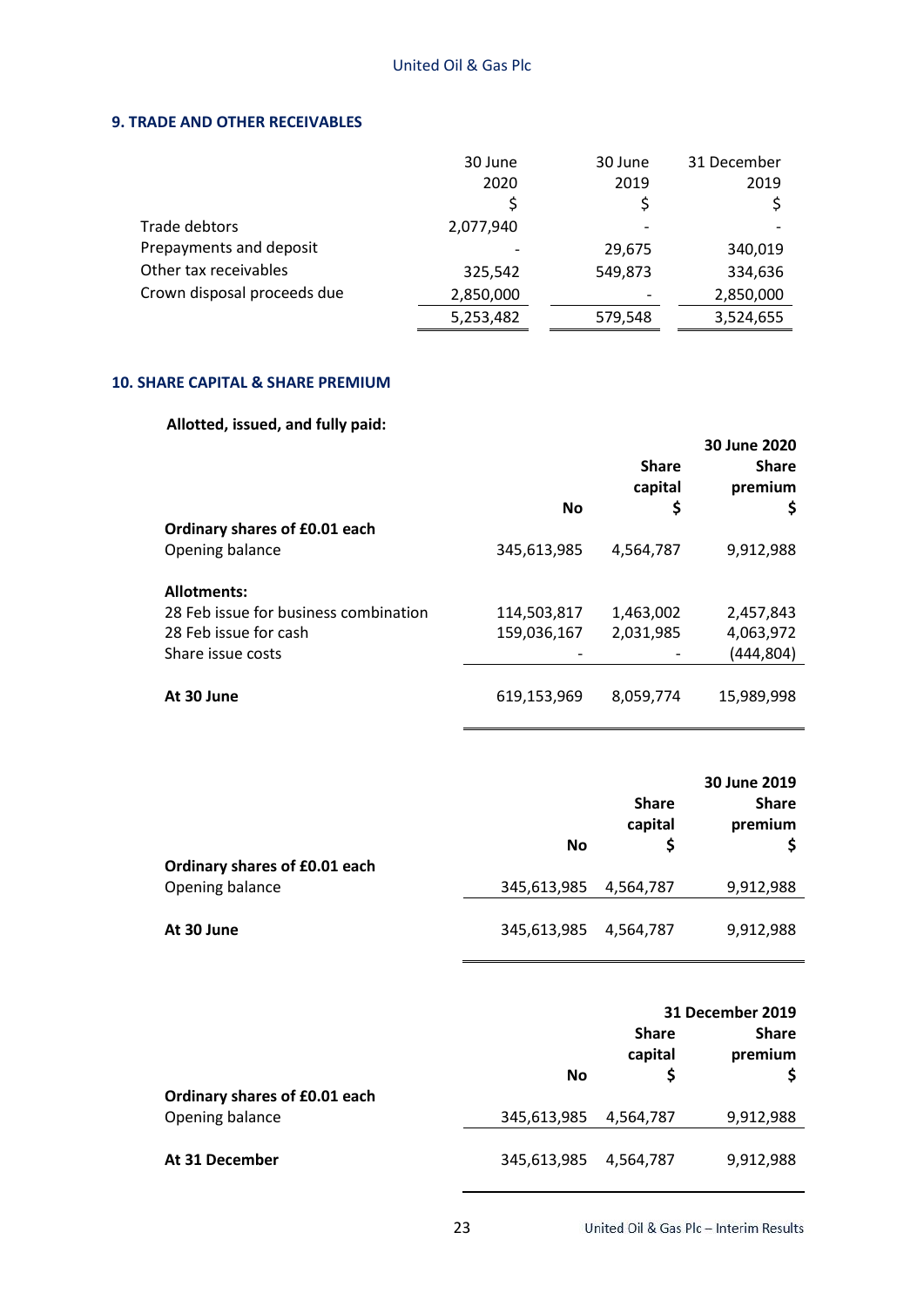### **11. BORROWINGS AND DERIVATIVES**

#### **Summary of borrowing arrangements:**

In February 2020, the Group entered into a prepaid commodity swap arrangement for \$8 million to part-finance the acquisition of Rockhopper Egypt Pty Ltd. The funds will be repaid through 30 monthly repayments which are structured as a fixed notional amount with variations based on movements in oil prices. Due to the price structure, the arrangement includes an embedded derivative (a forward contract). For financial reporting purposes, this must be separately accounted for at fair value at each balance sheet date. The balance of proceeds that did not relate to the derivative were treated as the opening carrying amount of the loan which will then be measured at amortised cost over its life, with finance charges recognised to give an even return over the loan life and repayments of capital allocated appropriately.

As at 30 June 2020, a fair value gain on derivative financial instruments has been recognised as a result of oil price movements in the period.

### **12. EVENTS AFTER THE BALANCE SHEET DATE**

There have been no events since the Interim 30 June Balance Sheet date that have had a material impact on the results announced.

### **13. COPIES OF INTERIM REPORT**

Copies of the interim report are available to the public free of charge from the Company at United Oil & Gas Plc, 200 Strand, London, WC2R 1DJ during normal office hours, Saturdays and Sundays excepted, for 14 days from today and are available on the Company's website at www.uogplc.com.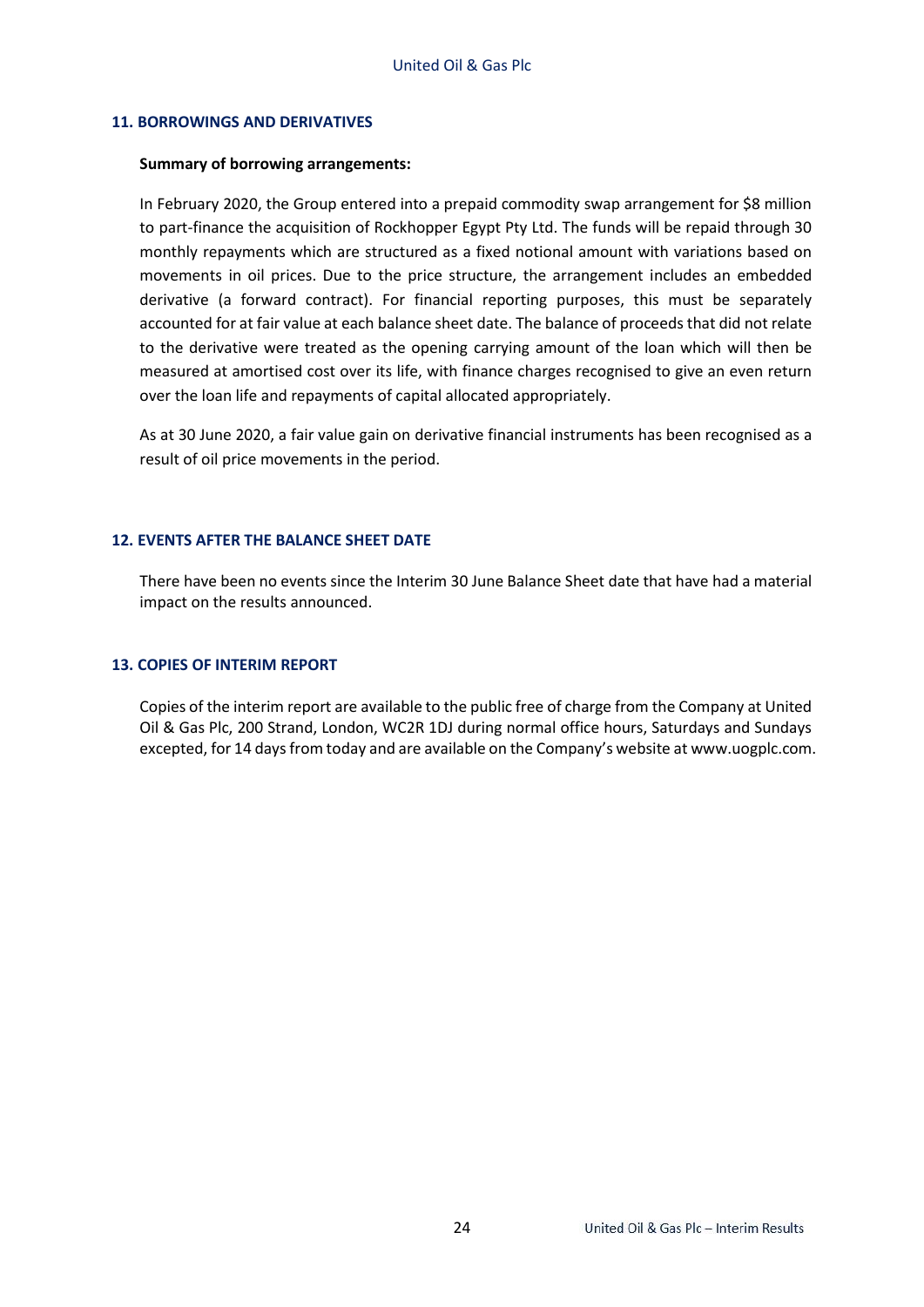# **Glossary**

Non-IFRS measures

The Group uses certain measures of performance that are not specifically defined under IFRS or other generally accepted accounting principles.

Cash-operating costs per barrel

Cash operating costs are defined as cost of sales less depreciation, depletion and amortisation, and movements in inventories. The cash operating costs are then divided by barrels of oil equivalent produced to demonstrate the cash cost of producing oil and gas from the Group's producing assets.

|                                          | Period<br>ended 30<br>June 2020 | Period<br>ended 30<br>June 2019 | Year ended<br>31 December<br>2019 |
|------------------------------------------|---------------------------------|---------------------------------|-----------------------------------|
|                                          | Unaudited<br>\$                 | Unaudited<br>\$                 | Audited<br>\$                     |
| Cost of Sales                            | 2,170,599                       |                                 |                                   |
| Less:                                    |                                 |                                 |                                   |
| Depreciation, depletion and amortisation | (1,071,405)                     |                                 |                                   |
| Inventories                              | (49, 283)                       |                                 |                                   |
| <b>Cash Operating costs *</b>            | 1,049,911                       |                                 |                                   |
| <b>Production (BOEPD) *</b>              | 1975                            |                                 |                                   |
| Cash Operating cost per BOE (\$)         | 4.36                            |                                 |                                   |

\* From the completion of Rockhopper Egypt acquisition to period end, 28<sup>th</sup> February 2020 to 30<sup>th</sup> June 2020.